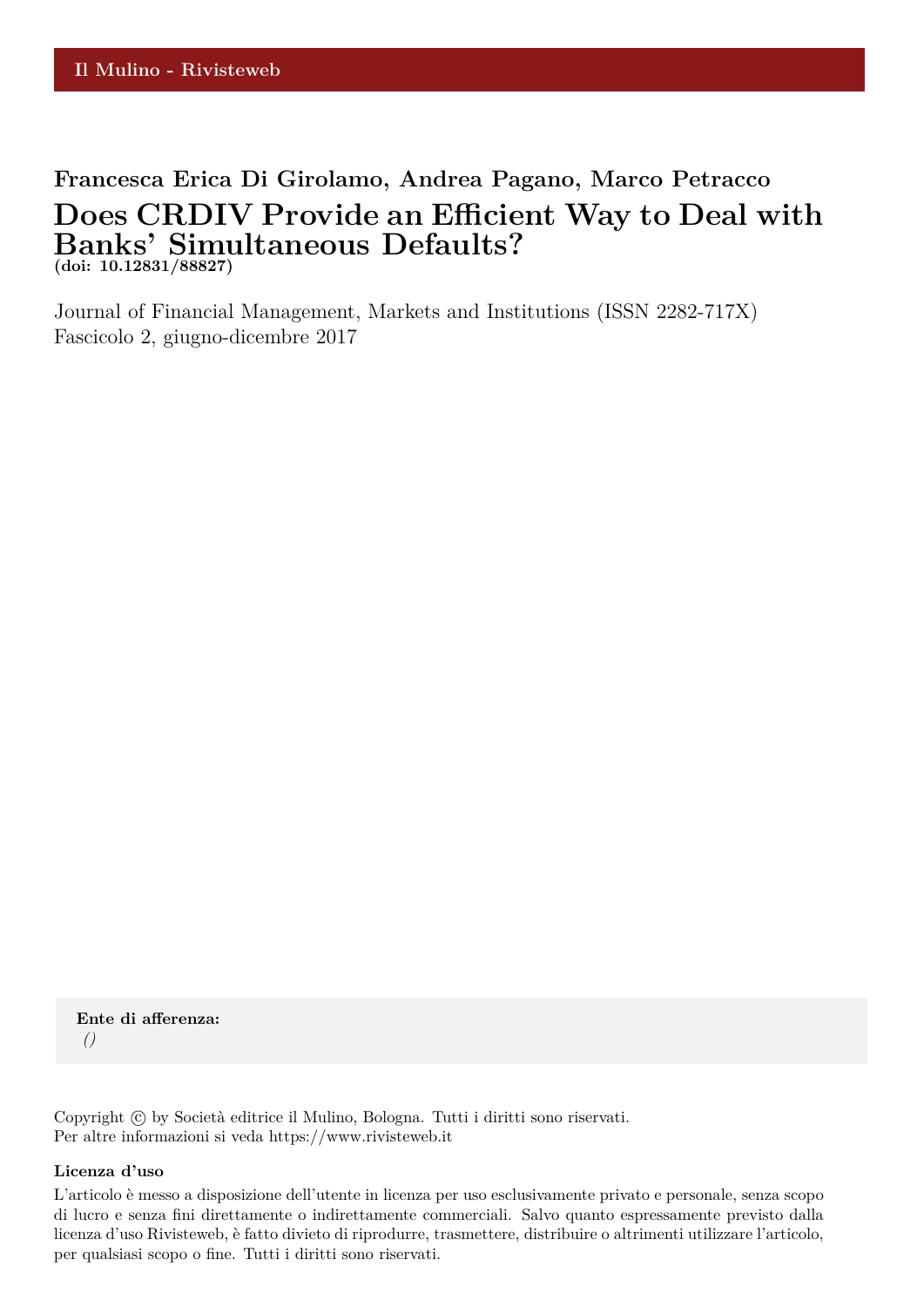# Does CRDIV Provide an Efficient Way to Deal with Banks' Simultaneous Defaults?



Francesca Erica Di Girolamo

European Commission, Joint Research Centre

Andrea Pagano European Commission, Joint Research Centre

Marco Petracco European Commission, Joint Research Centre

### Abstract

The Capital Requirement Directive IV issues detailed rules on the new global regulatory standards for bank capital adequacy. For instance, it requires all instruments in the additional Tier 1 layer of a credit institution to be written down or converted into equity as soon as the Common Equity Tier 1 capital falls below 5.125% of risk weighted assets. Whether or not the new framework has made the banking sector more resilient, there is still one issue that regulators have never dealt with. The Basel accord imposes a regulatory minimum capital on each bank that is meant to cover unexpected losses, as if the banks were isolated entities. In reality however, banks are exposed to common borrowers. The present study performs a quantitative assessment where banks are part of a shared economic environment. Through a micro simulation portfolio model we estimate the aggregate distribution of bank losses assuming banks are interconnected via a correlation structure and, possibly, a contagion network. Our results show that systemic loss in the presence of a correlation across banks is 5% higher than what the system may experience without such correlation. The increase increases to 40% when adding secondary effects. Hence, a modelling framework has been developed to assess how different rules for allocating extra capital are able to cancel out the losses due to commonalities. We show that the regulatory rule, namely requiring extra capital as soon as the common equity falls below 5.125% of risk weighted assets, is more efficient than asking Global Systemically Important Banks (GSIBs) or all banks to increase their Common Equity Tier 1. Results provide evidence that allowing debt instruments that can be converted into equity into the additional Tier 1 may be an efficient macro-prudential tool to face banks' simultaneous defaults and this would help to deal with a key missing piece in the Basel framework.

Keywords: Banking Regulation; Capital Requirements; CoCo Bonds; Basel III; Banking Crisis. JEL Codes: C15; G01; G21; G28.

# 1 Introduction

The recent financial crisis has unveiled a number of shortcomings associated with the Basel II framework. Though Basel II provides clear rules for banks to increase their

*Corresponding author*: Francesca Erica Di Girolamo, francesca.di-girolamo@ec.europa.eu.

*Disclaimer: The findings, interpretations, and conclusions expressed in this paper are entirely those of the authors and should not be attributed to the European Commission. Possible errors and omissions are those of the authors.*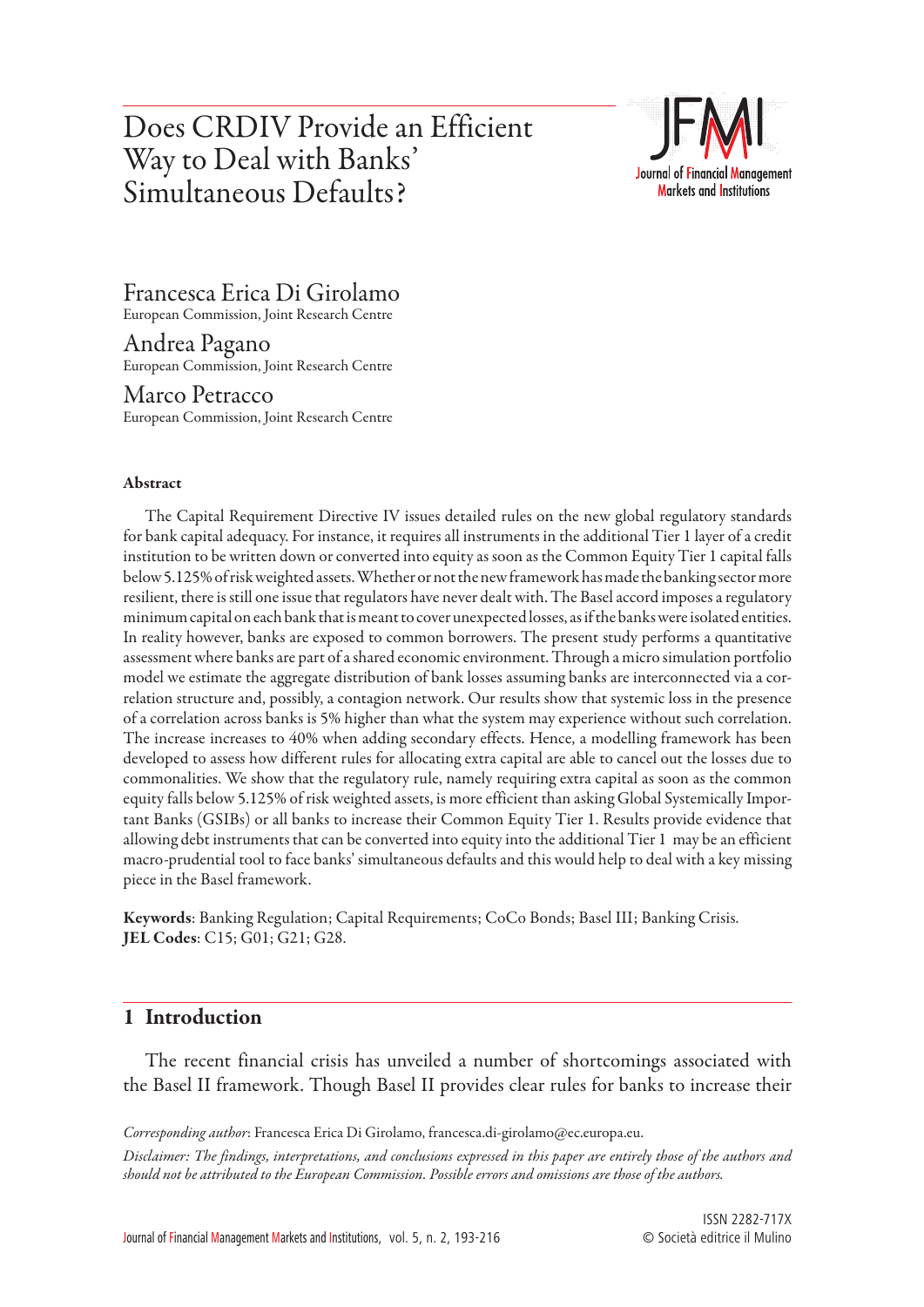capital requirements, a number of papers and actual events have showed how the capital set aside did not fulfil the role it was designed for. Indeed, this led to the occurrence of several bail-outs (see Blanchard, 2009; Claessens, 2010; Laeven, 2013). The new framework, known as Basel III (and transposed into the Capital Requirement Directive IV, CRR/CRD IV), tackles the problem both at the micro and macro-prudential levels (see EP, 2013a; 2013b). The macro-prudential dimension has mostly been added to deal with the endogenous risk embedded in the financial system (see BCBS, 2010a; 2010b). On one side, a conservation buffer of 2.5% of risk weighted assets (RWA) has been imposed above the minimum capital requirement (set at 8% by Basel II). On the other side, Basel III introduces rules for: (1) counter cyclical capital buffers built up to provide additional protection; (2) capital surcharge for the global systemically important banks (GSIBs); (3) automatic recapitalisation of banks in time of financial distress. The counter cyclical capital buffers (fully effective from January 2019) are intended to protect banks while reducing the amplitude of the business cycle in the financial sector. The idea is to impose extra capital constraints during boom period, and release this requirement during busts (see BCBS,  $2010c$ <sup>)</sup>. The rationale behind the extra capital buffer for GSIBs is quite clear, since banks identified as systemically important need extra protection because their failure might trigger a global financial crisis. Lastly, Basel III (and consequently CRDIV, at the European scale) has also introduced a mechanism to set up an automatic recapitalization to overcome the difficulty of raising new capital during a crisis. In particular, all additional Tier 1 debt instruments would be written down, or converted into Common Equity Tier 1 (CET1), as soon as the CET1 ratio falls below 5.125% of RWA. The contingent convertible bonds (CoCos) feed the discussion as they are loss absorbing hybrid instruments with such characteristics. Along with the analysis on the efficiency of such hybrid instruments to cope with systemic crises, we focus on another aspect which has been scarcely addressed by regulation: banks are part of a common economic environment and they share exposures to similar borrowers. Even Basel III seems to neglect these commonalities in the banking sector. Regulatory capital, as it is designed in the regulation, is meant to cover unexpected losses arising in banks as individual entities, not taking into account that several banks might fail simultaneously. When common exposures are considered, losses are spread over a larger number of banks and the banking sector will be forced to raise extra capital to avoid systemic crises. In other words, common exposure changes the shape of the loss distribution, «fattening» the tail. This opens the discussion to a vast stream of literature linked to systemic risk, for example as discussed in Brownless (2012). So far, both the efficiency of hybrid capital and the role of commonalities in systemic crises have only been broadly discussed in the literature.

 $1 \times$ The primary aim of the counter cyclical capital buffer regime is to use a buffer of capital to achieve the broader macro-prudential goal of protecting the banking sector from periods of excess aggregate credit growth that have often been associated with the build up of system wide risk. Protecting the banking sector in this context is not simply ensuring that individual banks remain solvent through a period of stress, as the minimum capital requirement and capital conservation buffer are together designed to fulfil this objective. Rather, the aim is to ensure that the banking sector in aggregate has the capital on hand to help maintain the flow of credit in the economy without its solvency being questioned, when the broader financial system experiences stress after a period of excess credit growth. This should help to reduce the risk of the supply of credit being constrained by regulatory capital requirements that could undermine the performance of the real economy and result in additional credit losses in the banking system» (BCBS, 2010c).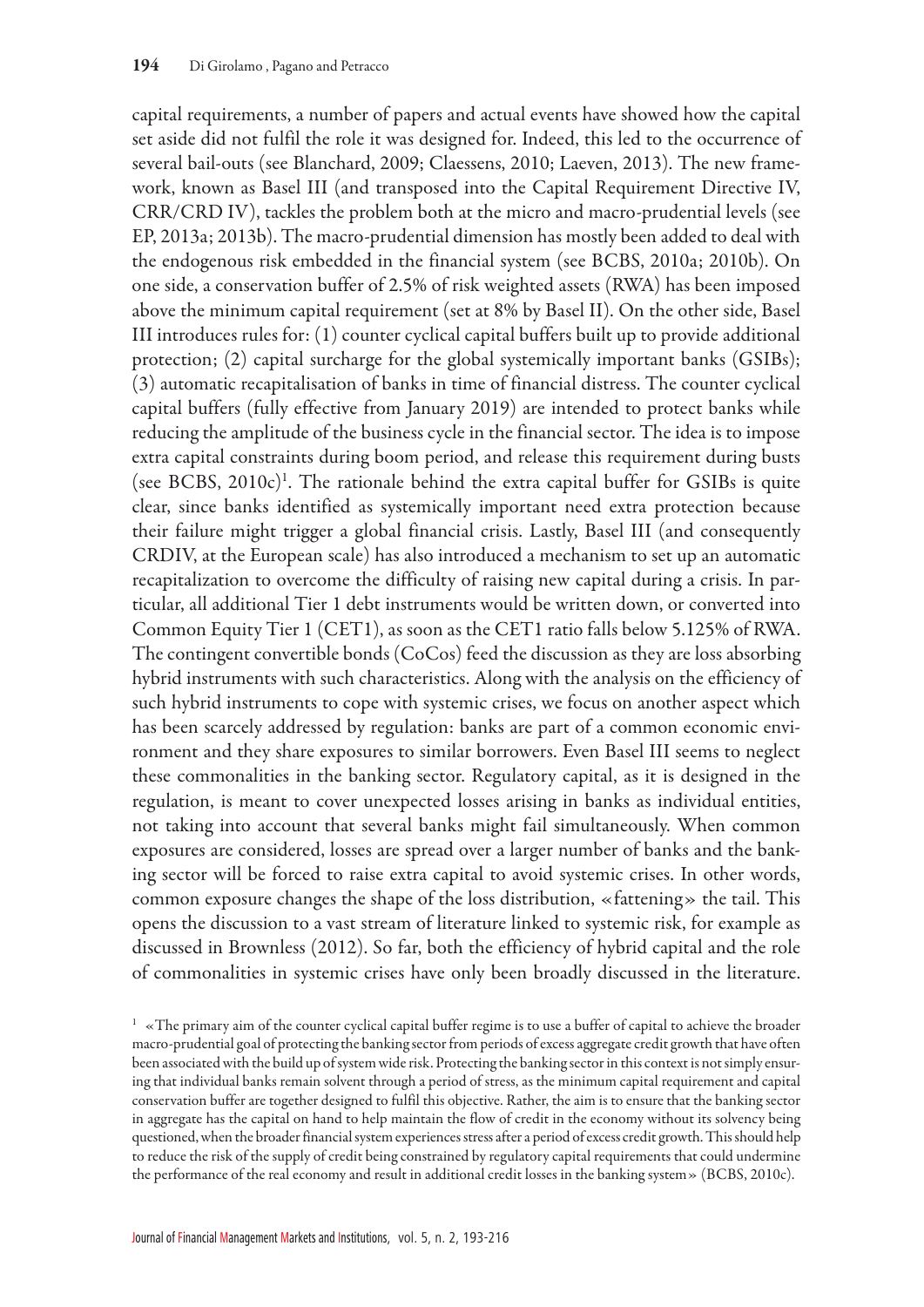Therefore in our paper, we investigate considering that there is correlation among banks, to what extent the conversion to equity of the hybrid debt instruments in the additional Tier 1 layer is able to avoid systemic crises.

On a dataset of 78 EU banks that make up part of the list that underwent the European Banking Authority (EBA) stress tests in 2015, we use a micro simulation portfolio model (see e.g. DeLisa, 2011; Benczur, 2017)2 , which implements the Basel risk assessment framework, to estimate the joint distribution of bank losses.

The model is compliant with the Basel framework in terms of default rate per bank which is around 0.1% even if commonalities are considered. On the other hand, if one looks at the distribution of defaults, we see that while the Basel assumption (zero correlation) produces a very similar number of bank defaults per simulation, the distribution of defaults by simulation is realistically more skewed and affected by extreme events in the right tail when commonality among banks is imposed.

In terms of aggregate losses in a severe financial crisis, we observe an increase of 5% with respect to the baseline when correlation is considered. Contagion makes the situation even worse, generating a further 40% increase in losses due to secondary effects. Such extra losses are what the new capital is designed to cover. To this purpose, we measure the efficiency of different rules to allocate additional capital used to cover losses caused by correlation (and secondary effects). In particular, the CRDIV rule calls for extra capital as soon as the CET1 falls below 5.125% of RWA which is what CRDIV states. Results show that this is more efficient than asking GSIBs, or even all banks, to increase their CET1. Moreover, the CRDIV rule identifies a set of problematic banks quite similar to those examined in the 2014 EBA Stress Tests. Finally, we show that the CRDIV rule performs better than the others even with regard to reducing the entire aggregate losses distribution. These results provide evidence that the CRDIV rule may help to deal with a missing piece in the Basel framework, by providing an efficient way to cope with banks' simultaneous defaults.

The paper is organised as follows. Section 2 presents an overview of the literature and Section 3 describes the dataset. Section 4 introduces the scenarios: one mirroring the Basel III theoretical framework (banks as individual entities), and the second representing a more realistic situation where banks are correlated. Moreover, section 4 also presents the set of different rules implemented in the paper (to impose a capital increase). In Section 5, we introduce the modelling framework. Section 6 presents the results: we first show the model compliant with the Basel framework, discuss the efficiency of the different rules, and then perform a series of robustness checks. Section 7 concludes the paper.

<sup>&</sup>lt;sup>2</sup> This model, which is referred to as SYMBOL (Systemic Model of Bank Originated Losses), has been developed by the European Commission by banking sector experts to assess the impact of different legislative proposals, such as the increase in the minimum capital requirement, the size of funds for resolution purposes (see e.g. EC, 2012b), the cumulative evaluation of the entire financial regulation agenda (see e.g. EC, 2014b), and the assessment of contingent liabilities linked to public support to the EU banking sector during the crisis (see e.g. EC, 2011; 2012c). The model provides estimates of the magnitude of systemic losses derived from banks' defaults, taking into account the Basel capital requirements, and is flexible enough to allow different correlation structures among banks and a direct interbank contagion.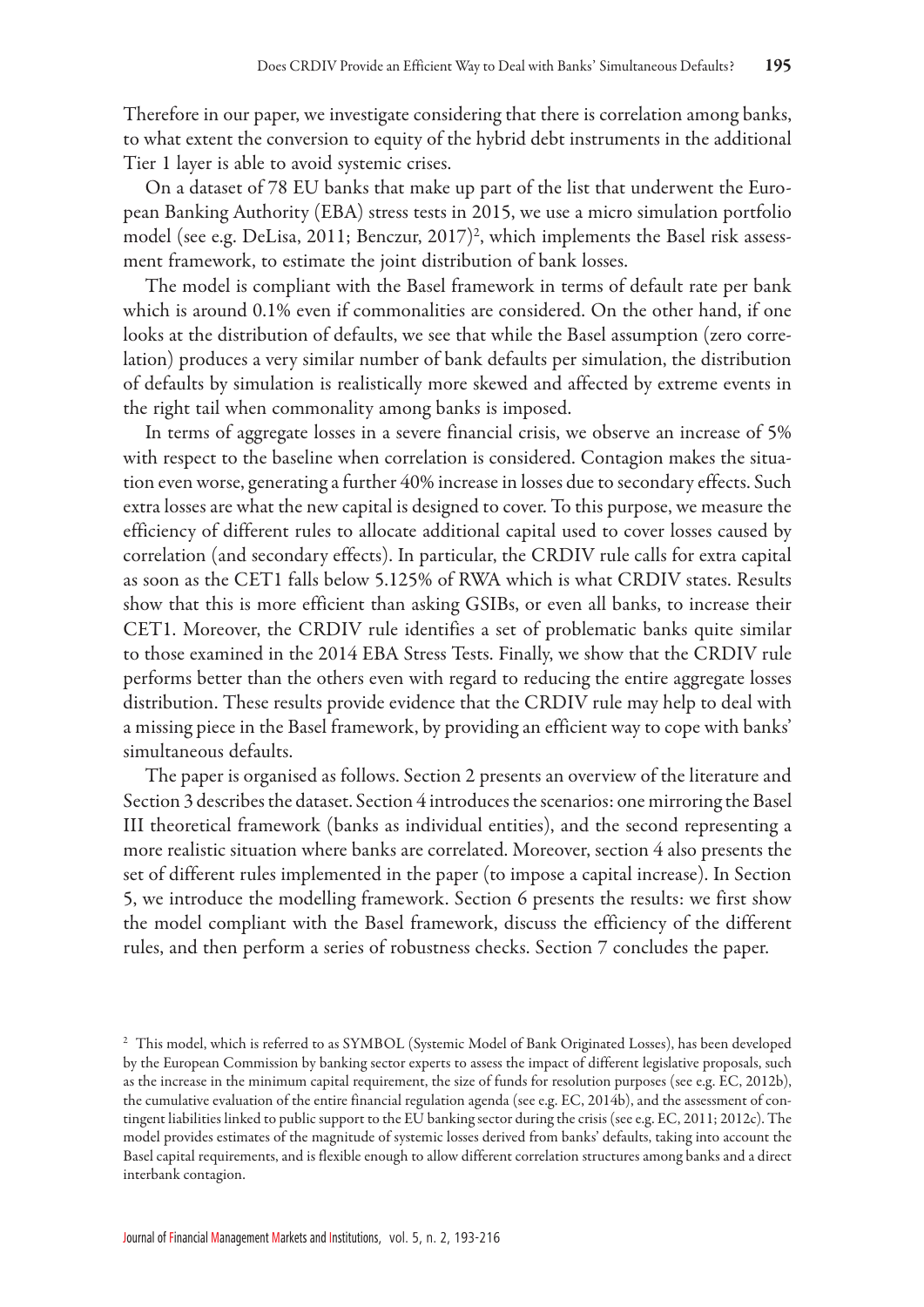#### 2 Literature Review

The Basel regulatory framework has been discussed extensively in the literature, both looking at the overall impact of the financial regulatory reforms in Europe (see Elliott, 2012) and at the micro versus macro dimension of the new prudential regulation (see Brunnermeier, 2009; Ojo, 2010; FSB, 2011; IMF, 2011; BW, 2013; Claessens, 2013; Beck, 2015).

As far as micro prudential rules are concerned, several papers discuss the effect of introducing higher capital requirements. In particular, there is evidence that the benefits would outweigh the costs involved (see BoE, 2012; MAG, 2010; EC, 2012a; Jenkins, 2012; Miles, 2013). Core capital is essential for increasing banks stability and for reducing the average funding cost for banks (Toader, 2015), while another paper shows that regulatory requirements tend to affect capital ratios permanently and credit supply temporarily (see Bridges, 2014). The cost of holding equity on the balance sheet is likely to be smaller than the frictions associated with raising new equity (see Hanson, 2011).

Moving on to the macro-prudential aspects of the regulation, a number of papers have performed quantitative analyses to test the effect of introducing counter cyclical capital buffers. The results do not seem to point to a clear direction. While Jiménez (Jiménez, 2017) find that counter cyclical capital buffers in Spain are useful in controlling the credit supply cycles and smoothing the downturn during recessions as in others show that the counter cyclical buffers have limited effectiveness through the cycle, and may even be counterproductive during downswings (see Repullo, 2011; Claessens *et al.*, 2013). Benefits and costs of a capital surcharge for the GSIBs has also been analysed by the Macroeconomic Assessment Group (MAG, 2011).

The research on contingent convertible bonds is also rich, in particular on how to price them according to different methods: a Merton approach (Fitch, 2011); a structural credit risk model (Pennacchi, 2011; Barucci, 2012); conic finance (Madan, 2011); using a credit derivative approach or an equity derivative pricing model which uses barrier options (Spiegeleer, 2012); a closed-form pricing formula of a CoCo (Corcuera, 2014); a Black & Scholes setting under a Heston process, and the Hull-White model for the interest rate (Di Girolamo, 2017). Another group of papers is more focused on the market reaction and the effect of using (or issuing) contingent capital bonds (see Koziol, 2012; Chen, 2013; Vallee, 2013; Chan, 2014; Hilscher, 2014; Ammann, 2015; Berg, 2015; Martynova, 2015; Schmidt, 2015; Cahn, 2016).

As a regulatory instrument, CoCos have been studied for their qualitative characteristics (see DeSpiegeleer, 2011; Maes, 2012; DeSpiegeleer, 2014; Kjell, 2014). Finally, the literature also provides a discussion on the effectiveness of imposing the conversion of CoCos to a level set as in the CRDIV, arguing that the conversion at 5.125% CET1 may be too low to prevent the failure of a financial institution (see PRA, 2013; Boermans, 2014; Cahn, 2014; ECB, 2014).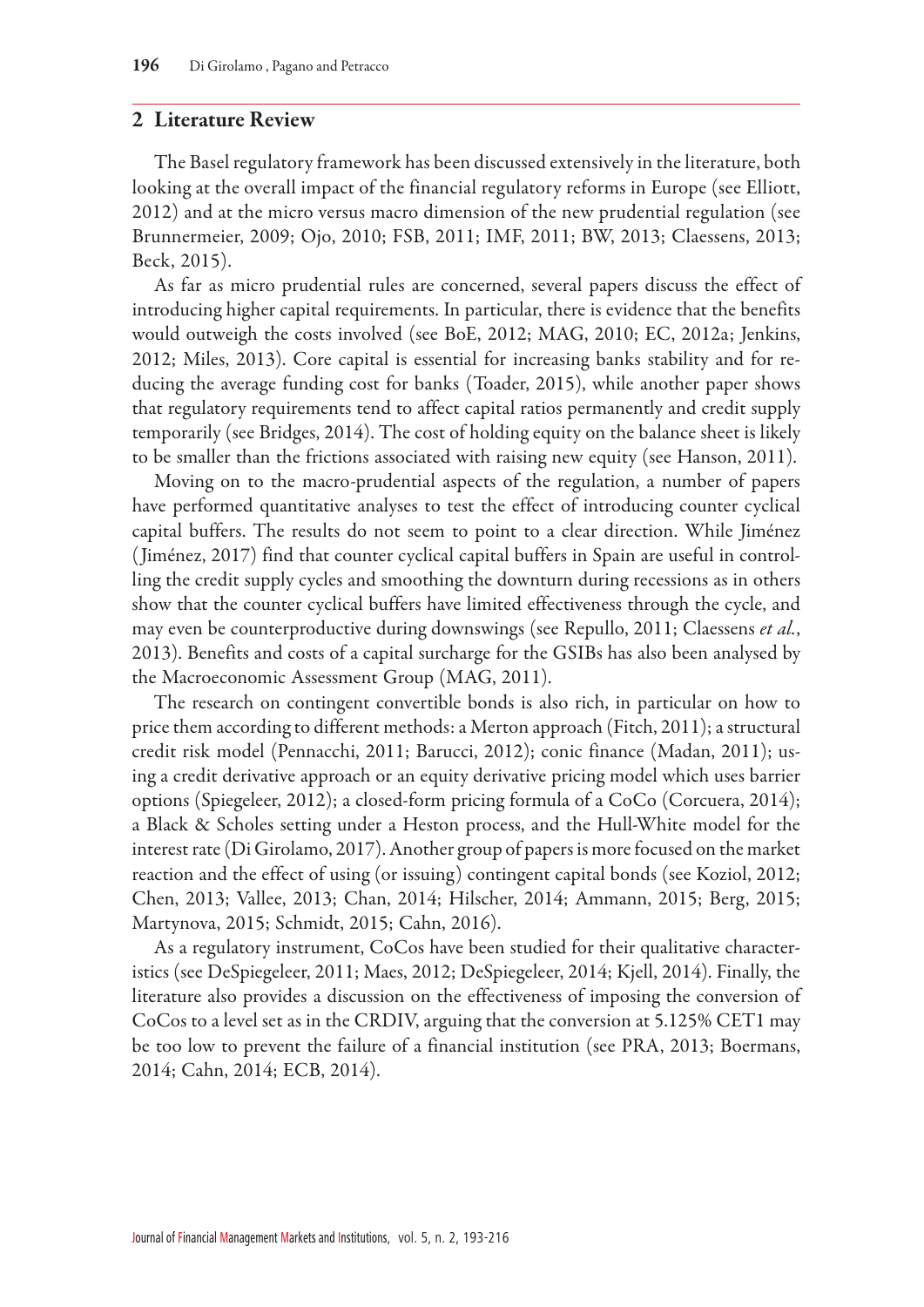Table 1: Summary information on selected variables for the sample used in the analysis. Numbers are in Euro billions and refer to the end of 2013





Figure 1: Capitalisation of the sample.

### 3 Dataset

We use a subset of 78 EU banks among those considered in the 2014 European Banking Authority (EBA) stress test. Data refer to the end of 2013. Our major data source is the SNL financial database that contains the data used in the EBA stress tests, and the Bureau van Dijk Orbis Bank Focus database that contains balance sheets and other bank-specific information for a large number of banks from a large variety of countries. The variables used are: Total Regulatory Capital (Capital), CET1, RWA and Total Assets (TA).

Table 1 presents some aggregate figures for the sample. The sample accounts for around 56% of the EU banking sector in terms of total TA3 .

Figure 1 shows the recapitalisation levels for banks in the sample: on average the share of total capital and CET1 is 15% and 12% of RWA.

<sup>3</sup> European Central Bank (ECB) data on aggregated banks' total assets for the EU (including branches) are used as the statistical population.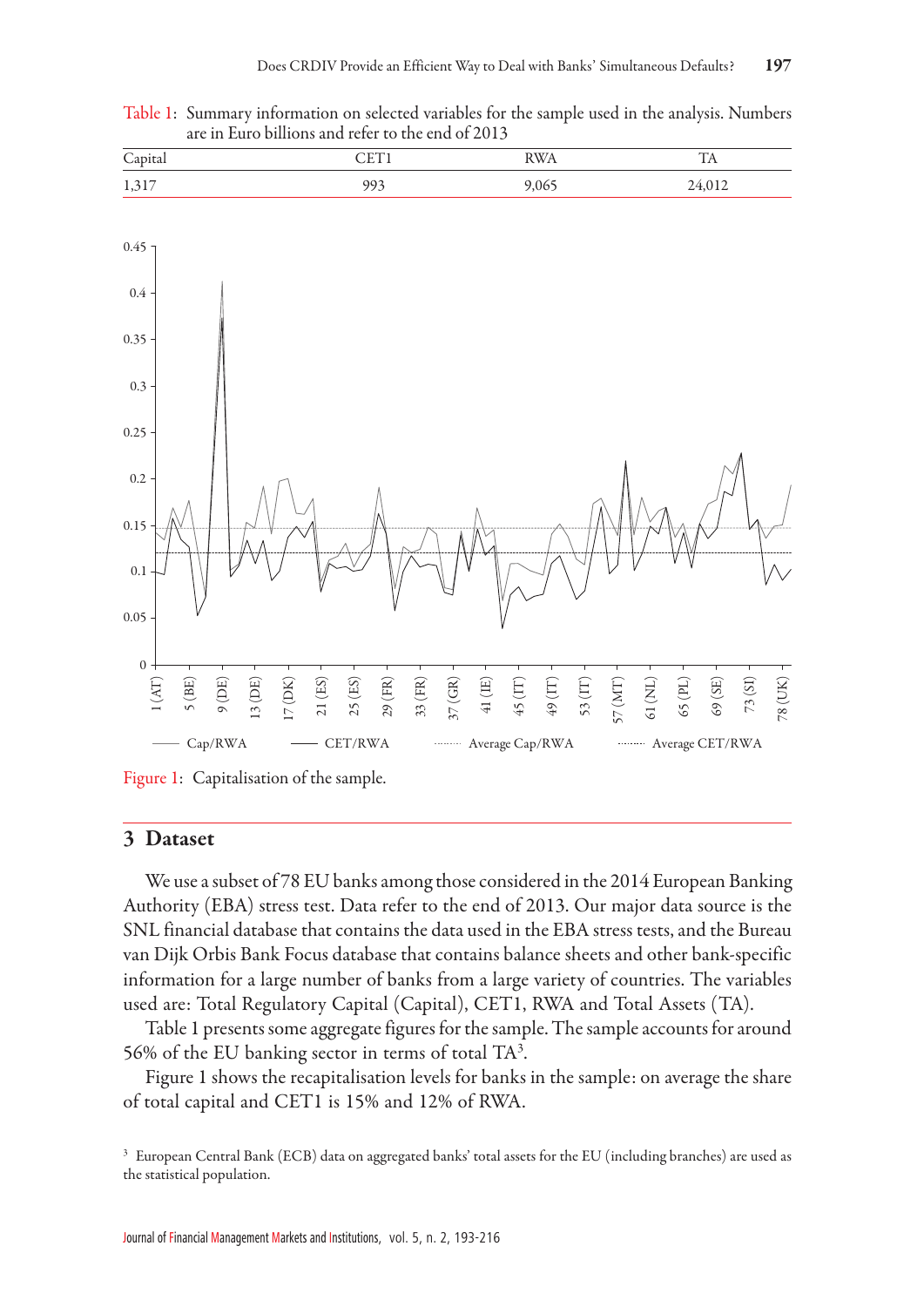# 4 Scenarios and Rules

### 4.1 Scenarios

We implement three reference scenarios:

• *Baseline*: Basel framework, banks are considered as individual entities, hence the correlation among banks is set to zero;

• *Scenario 1*: a more realistic situation where banks face common exposures (both because of the economic cycle and similarities in assets' composition);

• *Scenario 2*: a contagion mechanism through the interbank market takes place and extra losses are added to those coming from the correlation structure alone.

# 4.2 Rules

Three different rules are defined to represent different criteria regulators may impose to banks for the capital increases able to cover losses arising from commonalities:

• *Rule 1 (CRDIV rule)*: Extra CET1 is required whenever a bank suffers from unexpected losses higher than CET1-5.125%RWA $\rm ^4;$ 

- *Rule 2*: all banks are required to hold extra CET1;
- *Rule 3*: only the GSIBs are required to hold extra CET1.

# 5 Modelling Framework

We have developed a modelling framework that can be divided in four parts: (1) a micro simulation model of general potential losses in the banking sector; (2) calibration of correlation among banks; (3) introduction of a contagion mechanism; (4) losses allocation.

### 5.1 Micro simulation model

The core modelling approach is the micro simulation model (SYMBOL) developed by the European Commission in collaboration with academia to estimate banking losses. The model starts by estimating the individual bank probabilities of default (PDs), using information on the minimum capital requirement (MCR) declared by banks on their balance sheets<sup>5</sup>. PDs and actual capital values are used to generate unexpected losses among

<sup>4</sup> This reflects the CRDIV criteria of triggering CoCo bonds as soon as CET1 falls below 5.125% of RWA.

<sup>5</sup> The Basel FIRB formula allows banks to calculate the minimum capital requirements they need to set aside against each exposure to cover unexpected losses at a specific confidence level of 99.9%, over a one year time period. Since the input required is the probability of default of each exposure and the MCR of a bank is known to be 8% of RWA, the probability of default of a bank can be derived by inverting this formula.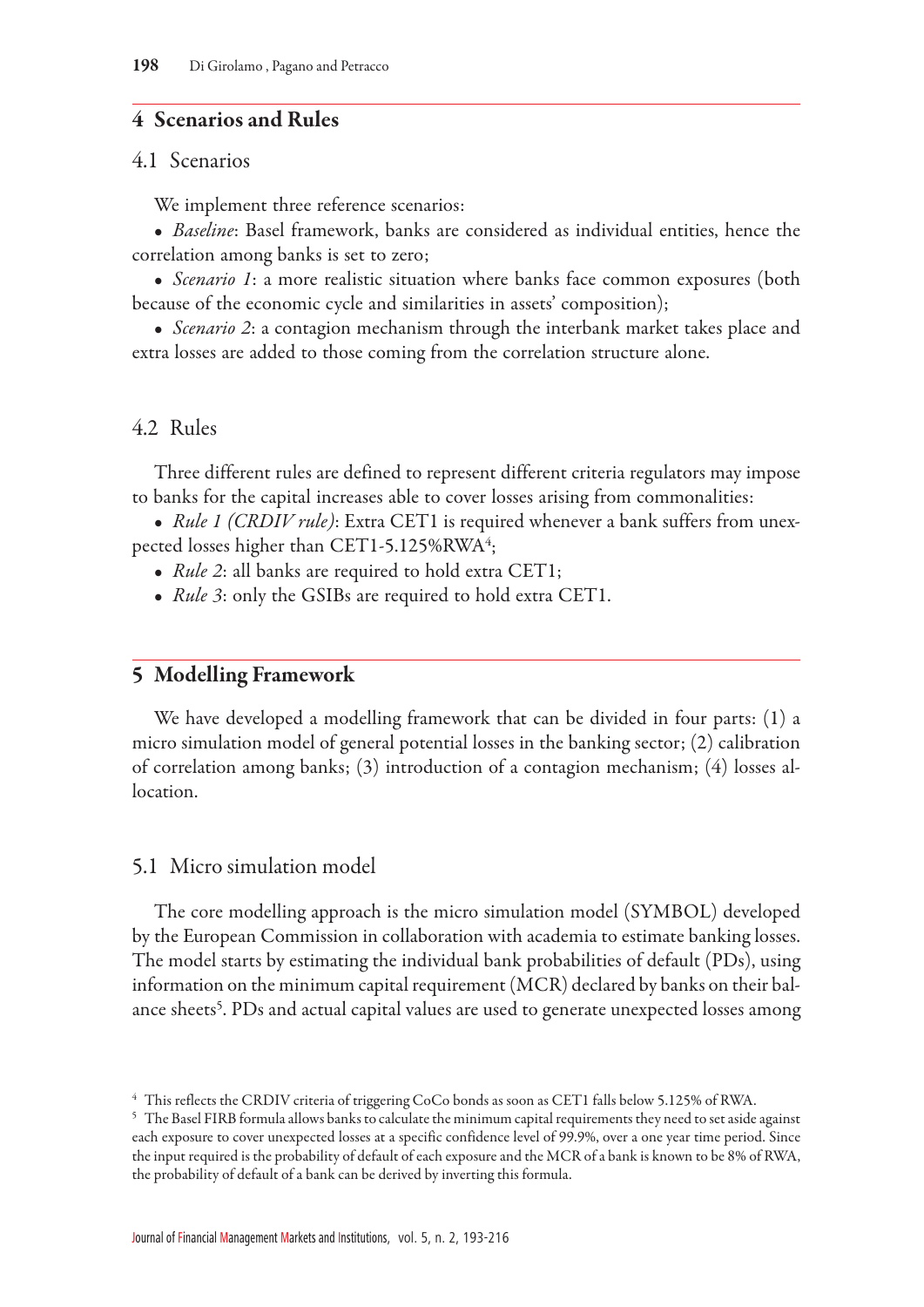individual banks via a Monte Carlo estimation. The model assumptions are detailed in Benczur, 2017.

Let be the  $I \times J$  matrix of unexpected losses generated by SYMBOL, where  $I = 78$  refers to the number of banks in the sample, and  $J = 100,000$  is the total number of simulations for which at least one default happens6 . From here on, we then define as *losses*, for each bank and each run, the unexpected losses in excess of capital plus recapitalisation needs to raise funds up to<sup>7</sup>:

$$
(ExLR)_{ij} = (GL)_{ij} - Capital_i + 8\%RWA_i
$$

Sample total assets are given by:

$$
\text{SystTA} = \sum_{i=1}^{I} TA_i,
$$

and the *systemic loss distribution* (referred to the sample) by:

(1) 
$$
SystLoss_j = \sum_{i=1}^{I} (ExLR)_{ij}.
$$

Equation 1 provides the losses distribution, and different points in the distribution are associated to different levels of financial stress. To identify a systemic crisis level, we use the level of state-aids provided to the financial sector during 2008-2012 period (see EC, 2014a). The total amount of recapitalisation measures during such period amounts to 428  $\in$  bn, corresponding to roughly 1% of EU total assets. A total of about 180  $\in$  bn was also provided to the banking sector via asset reliefs. Including these, the total losses due to the crisis increases to 600  $\epsilon$  bn, which is around 1.4% of EU total assets ECB (2014). Operationally, from the systemic loss distributions (*SystLoss*), we only keep the runs such that:

(2) 
$$
f = \{j \text{ such that: } 0.75\% SystTA \leq SystLoss_j \leq 1.25\% SystTA\}.
$$

Individual banking losses conditional on a systemic crisis are computed by averaging the individual bank loss on the selected runs (see Equation 3). By summing them up, we derive the systemic conditional losses of the sample (Equation 4)

(3) 
$$
CondLoss_i = \mathbb{E} \left[ \left( \left( \frac{ExLR}{ij} \right) : i \in j \right) \right]
$$

(4) 
$$
\text{SystCondLoss} = \sum_{i=1}^{I} \text{CondLoss}_{i}.
$$

<sup>6</sup> As robustness checks, the analysis has been performed using 500,000 and 1,000,000 runs and results do not change.

<sup>7</sup> 8% is the minimum capitalisation level at which a bank is considered viable.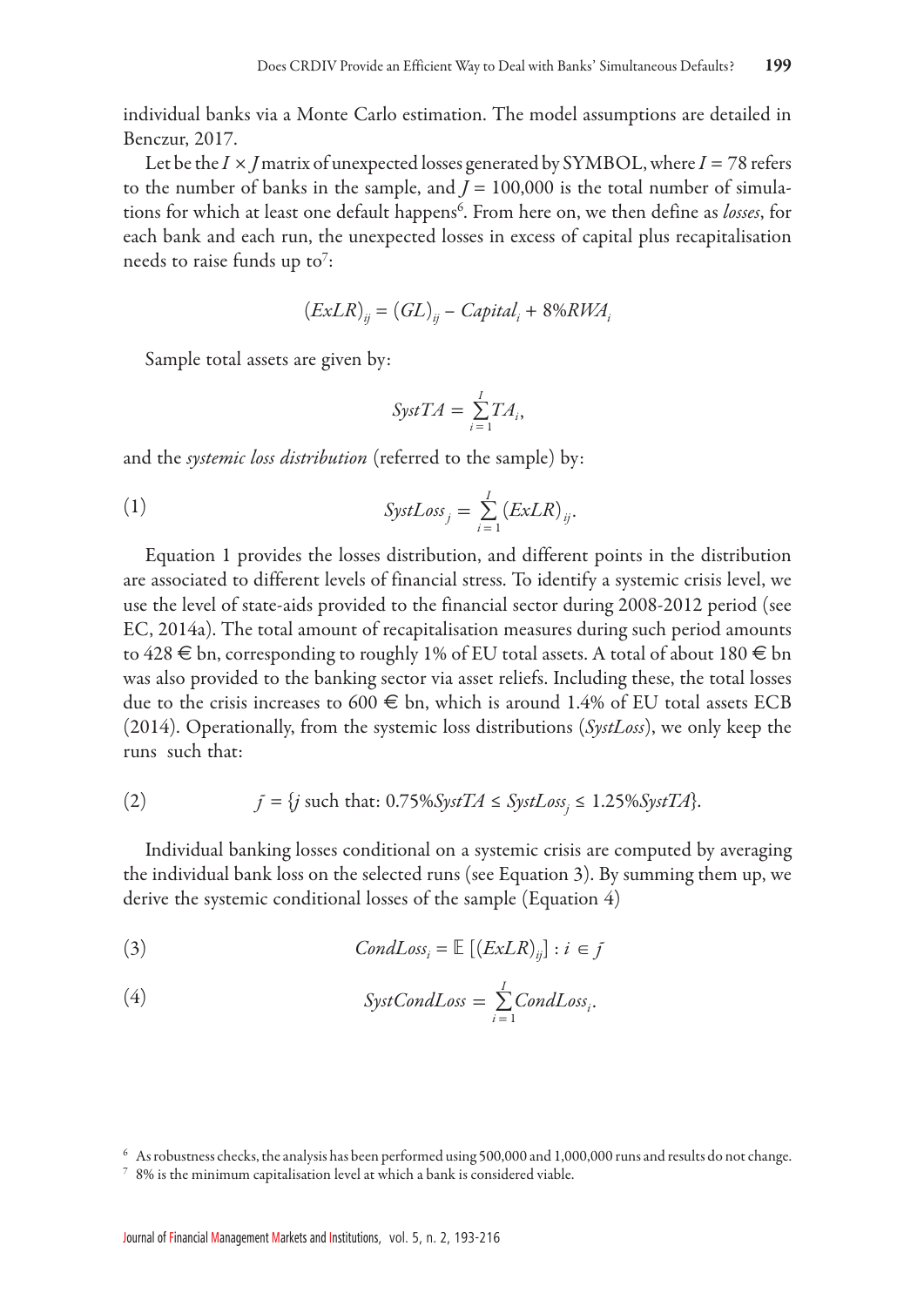## 5.2 Calibration of the correlation

The interconnection across banks is a consequence of their exposure to common borrowers or the shared factor, which has increased in recent years with the globalization of the banking sector in Europe. The recent crisis has shown how the high level of correlation may lead banks to face simultaneous defaults. This section aims to capture the correlation structure existing across banks using balance sheet data.

The model uses a default value for banks' correlation equal to 0.5%, but for better picturing of a more realistic situation, we have developed a new methodology to calibrate the correlation structure based on ROA, as a bank performance indicator, and GDP growth rate, at the country level as an economic indicator. The following two measures are inputs:

• *GDP growth* rate per country (1996-2013, source: Worldbank): macroeconomic indicator of the total economic activity of a country;

• *ROA per bank* (2007-2014, source: Bankscope): microeconomic indicator of the profitability of each bank.

In the literature, GPD growth is expected to have a positive effect on bank profitability, and there are numerous papers demonstrating that the ROA indicator is one of the significant inputs in predicting GDP growth. GDP growth and the ROA for banks in our sample have a Pearson correlation coefficient of 30% and a significant *p*-value. We use both measures to estimate the correlation structure in our sample, in order to capture the country and bank individual effects.

Combining these matrices into one factor is not straightforward however. We build two correlation matrices from the GDP growth of the country where banks in the sample are located, and one from the profitability of the banks:

*A*: positive defined correlation matrix of the GDP growth making use of a moving average over 4 years (see Table 2);

*B*: positive defined correlation matrix of the ROA making use of a moving average over all the years (see Table 3).

Using an approach often employed in the literature (see Numpacharoen, 2013), we build an adjusted correlation matrix using a weighted average of the two matrices above (see Table 4):

(5) 
$$
C = \frac{A\sigma_A + B\sigma_B}{\sigma_A + \sigma_B}
$$

This guarantees that starting from a positive defined correlation matrix we still have a positive defined correlation matrix (see Numpacharoen, 2013). Matrix *C* is thus the bank-by-bank correlation based both on individual bank performances and country specific economic indicators, which we use through the paper. This matrix represents the real correlation in the banking sector. On average, the resulting correlation among banks is around 50% (see Mistrulli, 2011).

From Table 2, Table 3 and Table 4 one can see that matrix *C* mainly depends on matrix *A*, where matrix *B* only adjusts values in a few cases.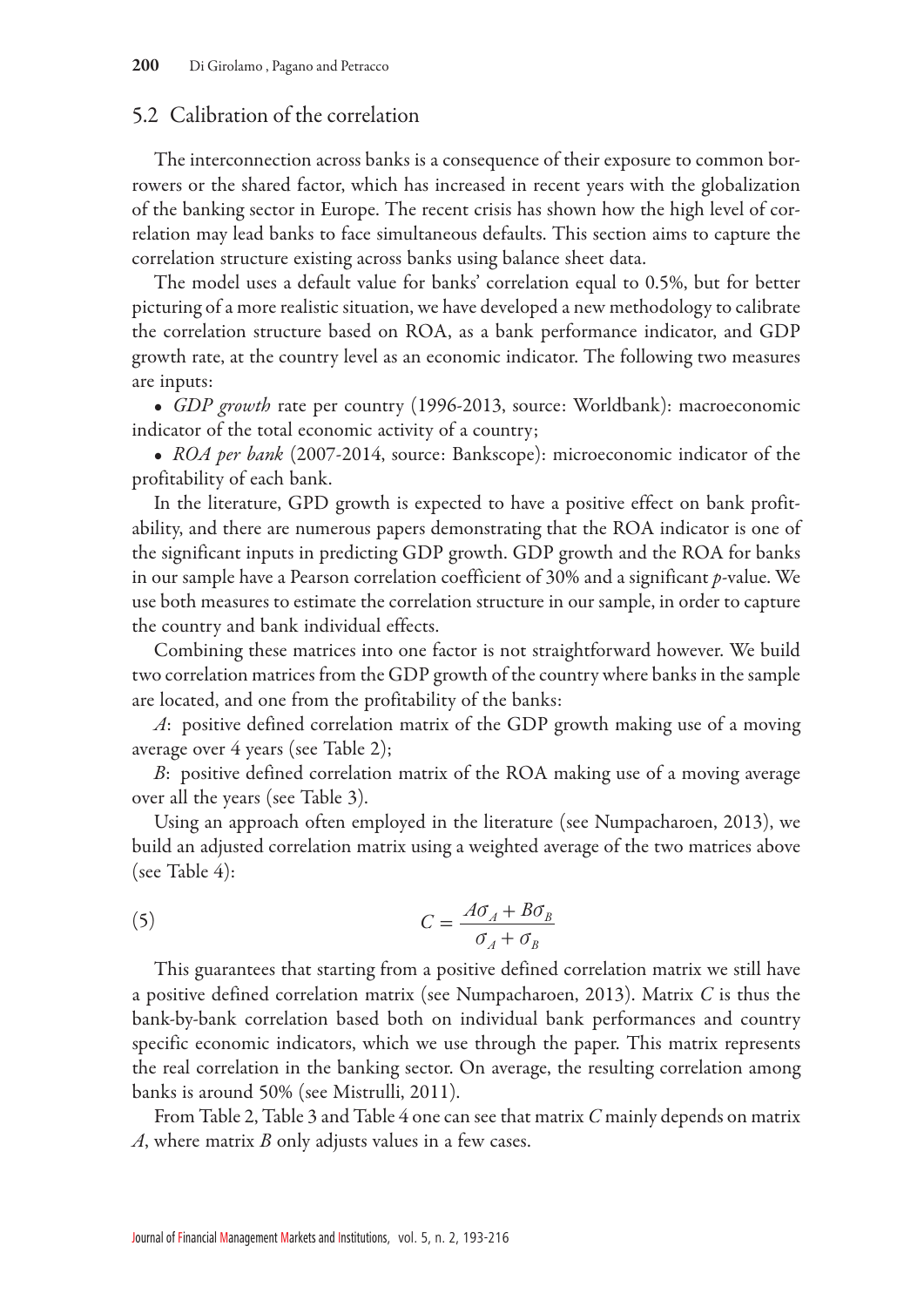|      |         |         |         | 4       |         | o       |
|------|---------|---------|---------|---------|---------|---------|
|      | AT      | AT      | ВE      | BE      | BE      | СY      |
| 1AT  |         | 0.68    | 0.64    | 0.01    | $-0.70$ | 0.95    |
| 2AT  | 0.68    |         | 0.02    | $-0.35$ | $-0.26$ | 0.65    |
| 3 BE | 0.64    | 0.02    |         | 0.69    | $-0.38$ | 0.56    |
| 4BE  | 0.01    | $-0.35$ | 0.69    |         | 0.30    | $-0.12$ |
| 5 BE | $-0.70$ | $-0.26$ | $-0.38$ | 0.30    |         | $-0.69$ |
| 6 CY | 0.95    | 0.65    | 0.56    | $-0.12$ | $-0.69$ |         |

Table 2: ROA correlation matrix for the first 6 banks (matrix *A*)

Table 3: GDP correlation matrix for the first 6 banks (matrix *B*)

|      | AT   | AT   | BE   | BE   | BE      | CY   |
|------|------|------|------|------|---------|------|
| 1 AT |      |      | 0.97 | 0.97 | $-0.97$ | 0.76 |
| 2AT  |      |      | 0.97 | 0.97 | 0.97    | 0.76 |
| 3 BE | 0.97 | 0.97 |      |      |         | 0.80 |
| 4BE  | 0.97 | 0.97 |      |      |         | 0.80 |
| 5 BE | 0.97 | 0.97 |      |      |         | 0.80 |
| 6 CY | 0.76 | 0.76 | 0.80 | 0.80 | 0.80    |      |

Table 4: Final adjusted correlation matrix for the first 6 banks (matrix *C*)

|      | AT      | AT      | ВE   | BE      | BE      | СY      |
|------|---------|---------|------|---------|---------|---------|
| 1AT  |         | 0.73    | 0.69 | 0.16    | $-0.45$ | 0.92    |
| 2AT  | 0.73    |         | 0.16 | $-0.15$ | $-0.08$ | 0.66    |
| 3 BE | 0.69    | 0.16    |      | 0.74    | $-0.16$ | 0.60    |
| 4BE  | 0.16    | $-0.15$ | 0.74 |         | 0.40    | 0.02    |
| 5 BE | $-0.45$ | $-0.08$ | 0.16 | 0.40    |         | $-0.46$ |
| 6 CY | 0.92    | 0.66    | 0.60 | 0.02    | $-0.46$ |         |

### 5.3 Introduction of a contagion mechanism

The SYMBOL model allows the estimation of second order losses due to the contagion effect. The model focuses on the role of the interbank lending market in causing direct contagion. We make use of this model to include a contagion mechanism in our analysis. The data required for this is the amount of interbank assets  $(IB<sup>+</sup>)$  and liabilities (*IB*–) for each individual bank.

(6) 
$$
(GL)icontagion = 40%IBi- \frac{IBi+}{\sum_{h \neq j} IBh+}
$$

The failure of a bank drives additional losses on other banks, equal to 40% of the amounts of its total interbank debts. A loss of 40% on the interbank exposure is coherent with the upper bound of economic research on this issue (see e.g. James, 1991; Upper, 2004; Mistrulli, 2007).

Since bank-to-bank (interbank) lending positions are not publicly available, an approximation is needed to build the whole matrix of interbank linkages. It is assumed that the more a bank is exposed in the interbank market as a whole, the more it will suffer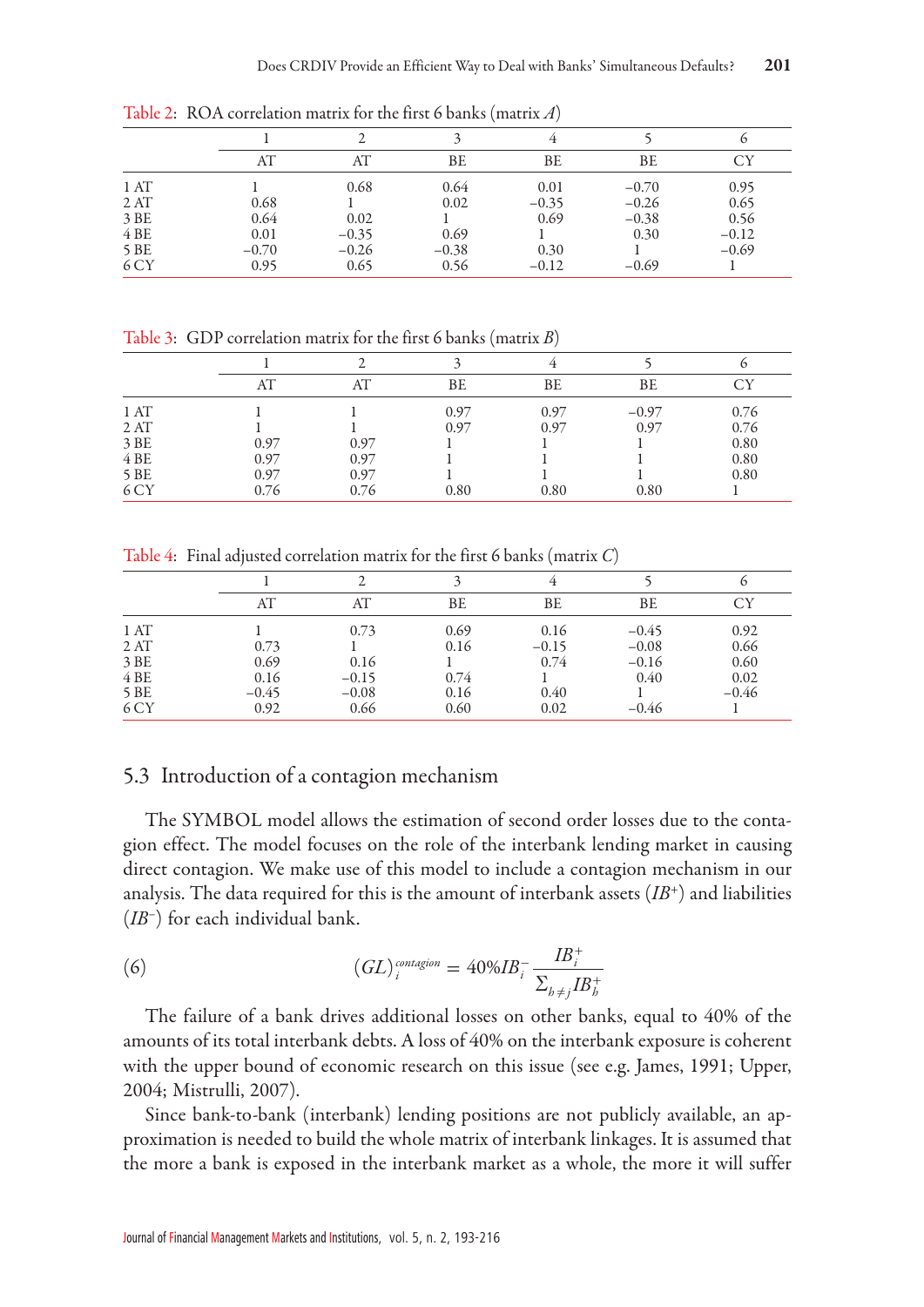

Figure 2: Bank losses conditional on a systemic crisis as share of total assets.

from a default in the system. In particular, contagion losses are apportioned to all other banks proportionally to their interbank loans.

A default driven by contagion occurs whenever these additional contagion losses  $((GL)^{\tiny\it control~{contagion}}_{i})$  and losses generated via Monte Carlo  $((GL_{i}))$  exceed the bank's available capital. This contagion mechanism stops when no additional bank defaults.

### 5.4 Loss allocation

We run the model under different assumptions to take into account correlation and/ or contagion:

*A*: representing our Baseline where neither correlation nor contagion are considered;

 $A_c$ : representing either Scenario 1 or Scenario 2 depending on the absence (Scenario 1) or presence (Scenario 2) of the contagion mechanism.

From Figure 2, we observe that in the Baseline case, only a few banks contribute to the overall losses, while in the Scenario 1 case (and Scenario 2), losses are spread across banks.

We aim to quantify the amount of extra funds (as a share of RWA) needed to (*Goal*) align the systemic conditional losses under  $A_c$  to the systemic conditional loss resulting from  $A_{\rho}$  (Basel framework). We apply the following «optimisation» procedure:

We denote by  $\alpha_i$ ,  $i = 1...$ , *I* the extra share of RWA that each bank is required to hold to reach the Goal.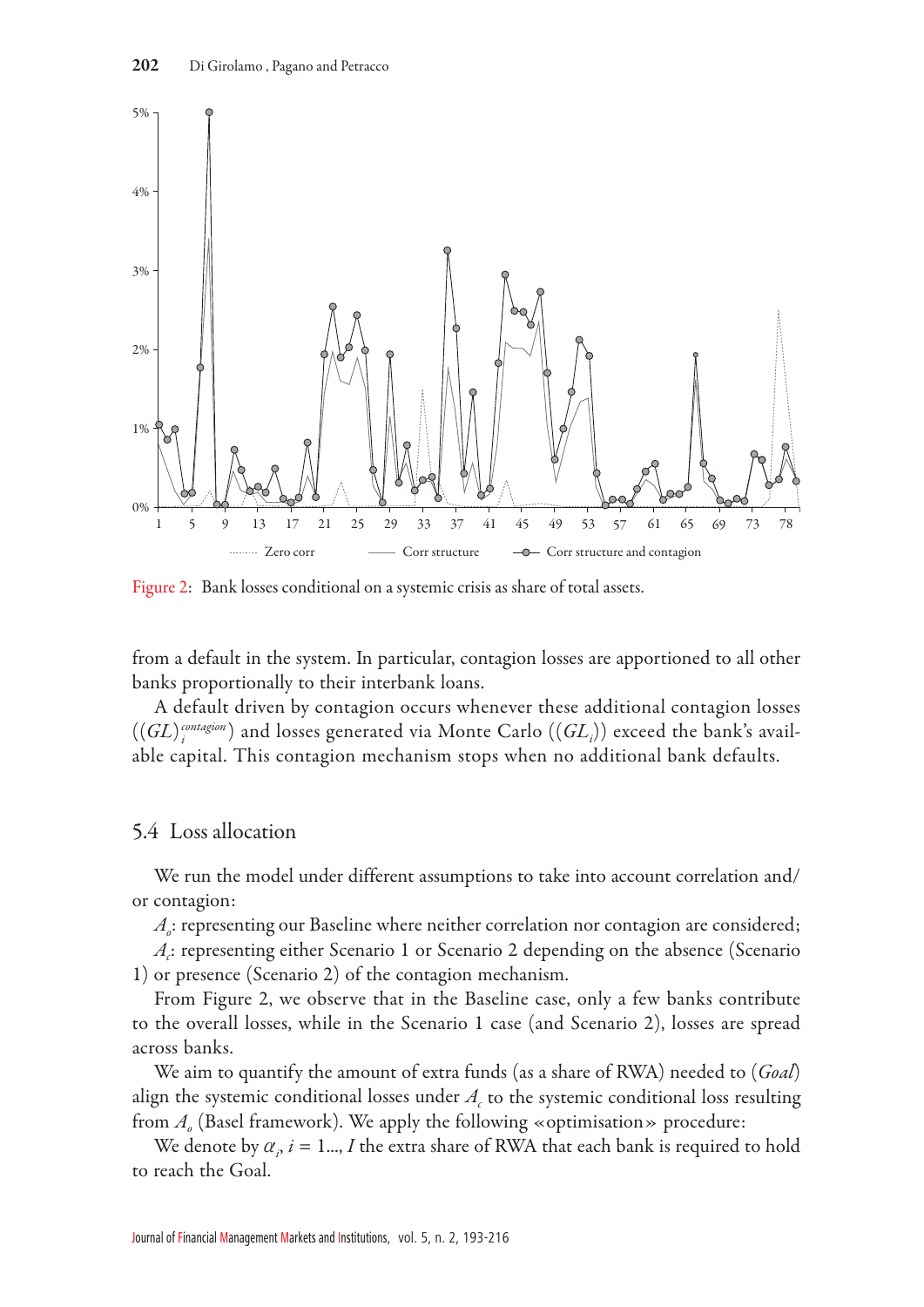We consider a sample of  $1,024 \times I$  [0,1] uniformly quasi-random values for *a*'s ( $\alpha_{hi}$ ). We replace  $\alpha_{\rm \it hi}$  with zero if bank  $i$  is not involved according to the rules described in Section 4.2<sup>8</sup>.

For each bank *i* and each run *j*, we compute the new individual bank losses after the extra funds  $\alpha_{hi}$  have been taken into account:

(7) 
$$
(TempExLR_{ij})_b = (ExLR_c)_{ij} - \alpha_{bi} RWA
$$

We average those losses over the selected runs $f_{\tilde{c}}$ ; then we sum them up getting  $1,\!024$ new values for the systemic conditional loss:

(8) 
$$
TempSystCondLoss_b = \sum_{i=1}^{I} (TempExLR_{ij})_b : i \in \tilde{j}_c
$$

These values are reported in Figure 3. The dashed horizontal line represents our benchmark (215  $\in$  bn, see Table 5).

We compare these with our benchmark and, out of the 1,024 different values, we select:

(9) 
$$
\tilde{b} = \{b \text{ such that } 99.5\%215 \leq \text{TempSystCondLoss}_{b} \leq 105\%215\}
$$

In Figure 3 we only select those whose systemic conditional loss lies inside the two solid horizontal lines.

We calibrate the extra share of RWA that each bank is required to hold by averaging the  $\alpha_{\tilde{b}}$  obtained above:

$$
\alpha_i \mathbb{E}_h[\alpha_{ih} : h \in \tilde{h}]
$$

Finally, for each bank *i* and for each run *j*, we define the new losses as:

(11) 
$$
NExLR_{ij} = ExLR_{ij} - \alpha_i RWA
$$

and consequently:

(12) 
$$
NSystLoss_j = \sum_{i=1}^{I} NExLR_{ij};
$$

(13) 
$$
NCondLoss_i = \mathbb{E}_j[NSystem, j \in j];
$$

and

(14) 
$$
NSystLoss_j = \sum_{i=1}^{I} NCondLoss_i
$$

<sup>8</sup> We reiterate that according to the CRDIV rule, bank *i* would have an extra CET1 only if its unexpected losses  $(GL_c)$ , conditional on a systemic crisis are higher than CET1-5.125%RWA, while Rule 2 states that all banks are asked to raise additional CET1 capital.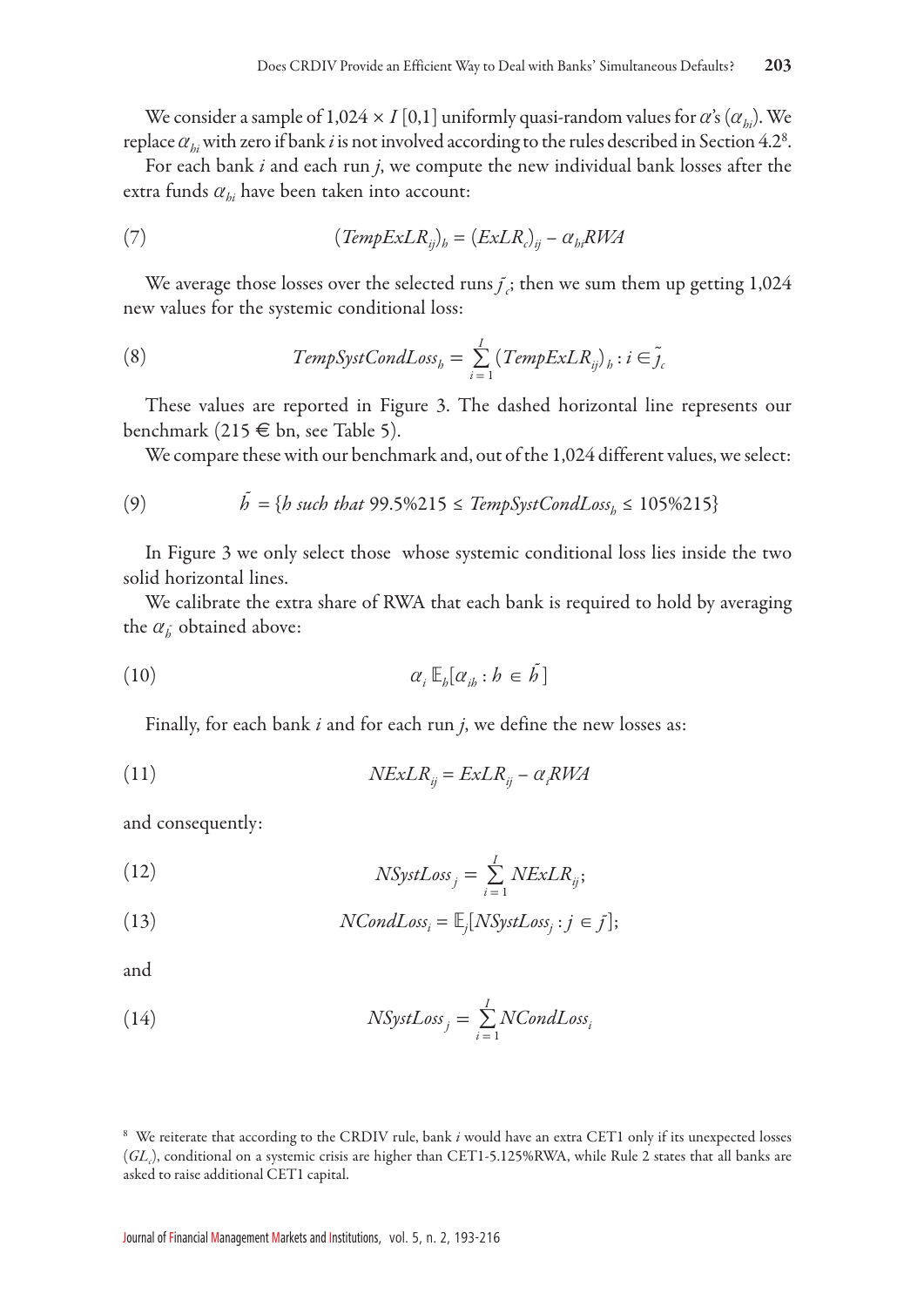

Figure 3: Example of systemic conditional loss when using different level of extra funds.

# 6 Results

## 6.1 Assessing model compliance with respect to the Basel framework

In this section we analyse the model performance with respect to the Basel framework, and we show that our model is compliant with Basel even when different levels of bank correlations are considered (contagion is not relevant here). We look at two indicators:

- estimation of the default rate per bank;
- estimation of the number of defaults per simulation.

We test four different correlation structures: no correlation, constant bank correlation equal to 50% or 90%, and the correlation matrix as estimated in Section 5. The model is run under two different levels of capitalisation: as declared in the balance sheet and fixing capital equal to 8% RWA<sup>9</sup>.

Figure 4 shows that the default rate per bank is 0.1% when capital is fixed at 8% RWA, independently of the correlation structure. This implies that our model is compliant with the Basel framework, and by varying correlation the average number of default per bank stays the same. The result holds also under the current level of capital, with a lower median value since banks usually hold extra capital buffers.

On the other hand the distribution of defaults per simulation depends on the correlation used as shown in Figure 5. Zero correlation leads to approximately the same number

<sup>9</sup> It is the minimum capital level required by Basel II to cover unexpected losses over a time horizon of one year, with a specific confidence level equal to 99.9%.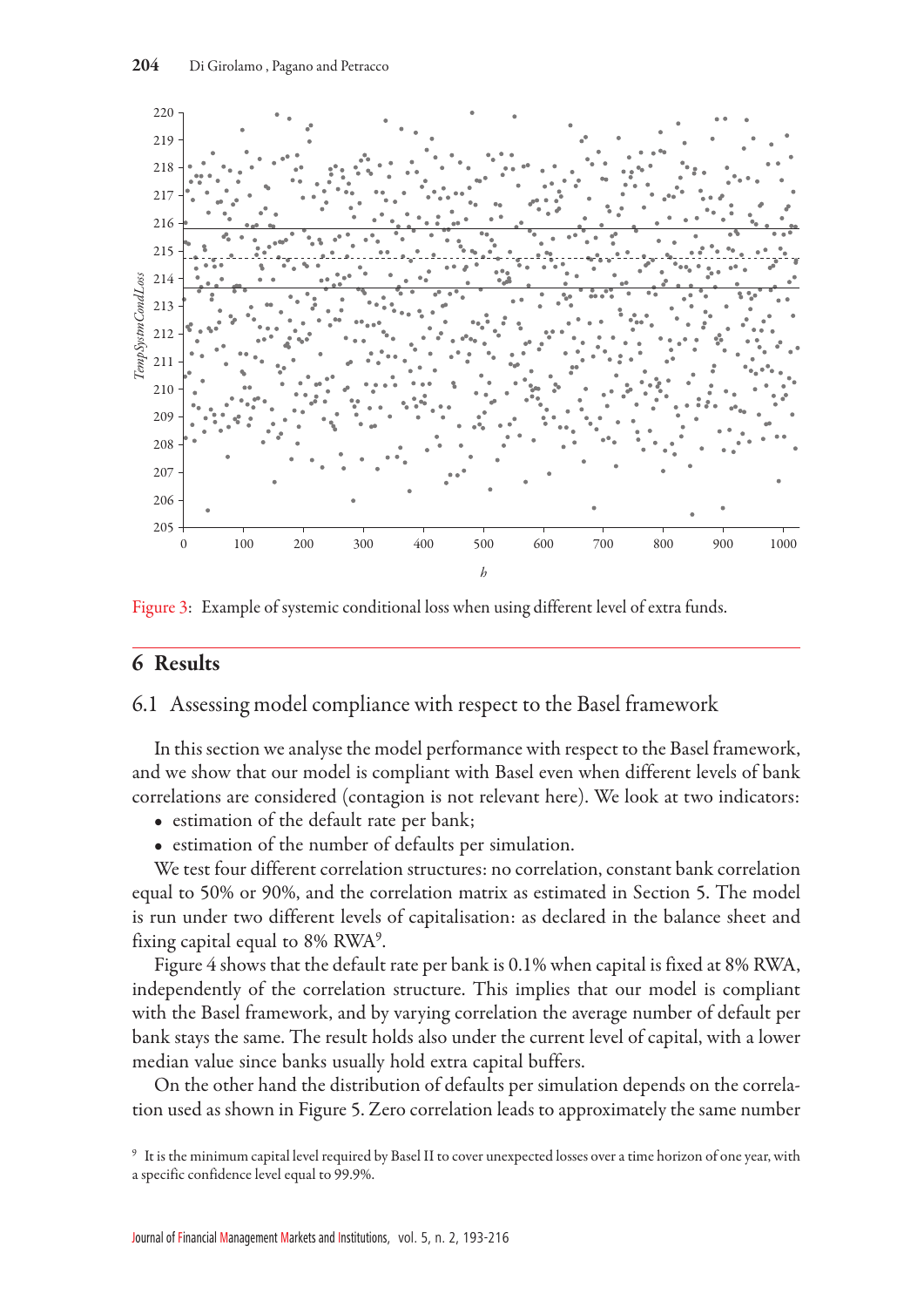

#### Figure 4: Compliance with Basel (a).

of defaults per simulations for all banks, which is in line with the Basel assumption that banks are deemed to be isolated from the rest of the system. Whenever correlation is considered, the distributions of defaults becomes increasingly skewed, and more and more affected by extreme events in the tail as the level of correlation increases. This result is in line with Figure 2 where we have observed that in the case of zero correlation, only a few banks contribute to the overall losses, while for the mixed correlation case, losses are spread across banks. We therefore affirm that with a zero correlation, the Basel framework does not take into account commonalities among banks which indeed exist in a more realistic situation.

### 6.2 Extra funds to deal with banks' simultaneous defaults

Following the methodology explained in Section 5, we estimate the amount of systemic conditional loss of the sample under a zero correlation (Baseline) and under more realistic scenarios (Scenario 1 and Scenario 2).

Table 5 reports the amount of systemic losses conditional to a crisis event. Scenario 1 gives rise to 5% higher losses than those estimated under the Baseline (from 215 to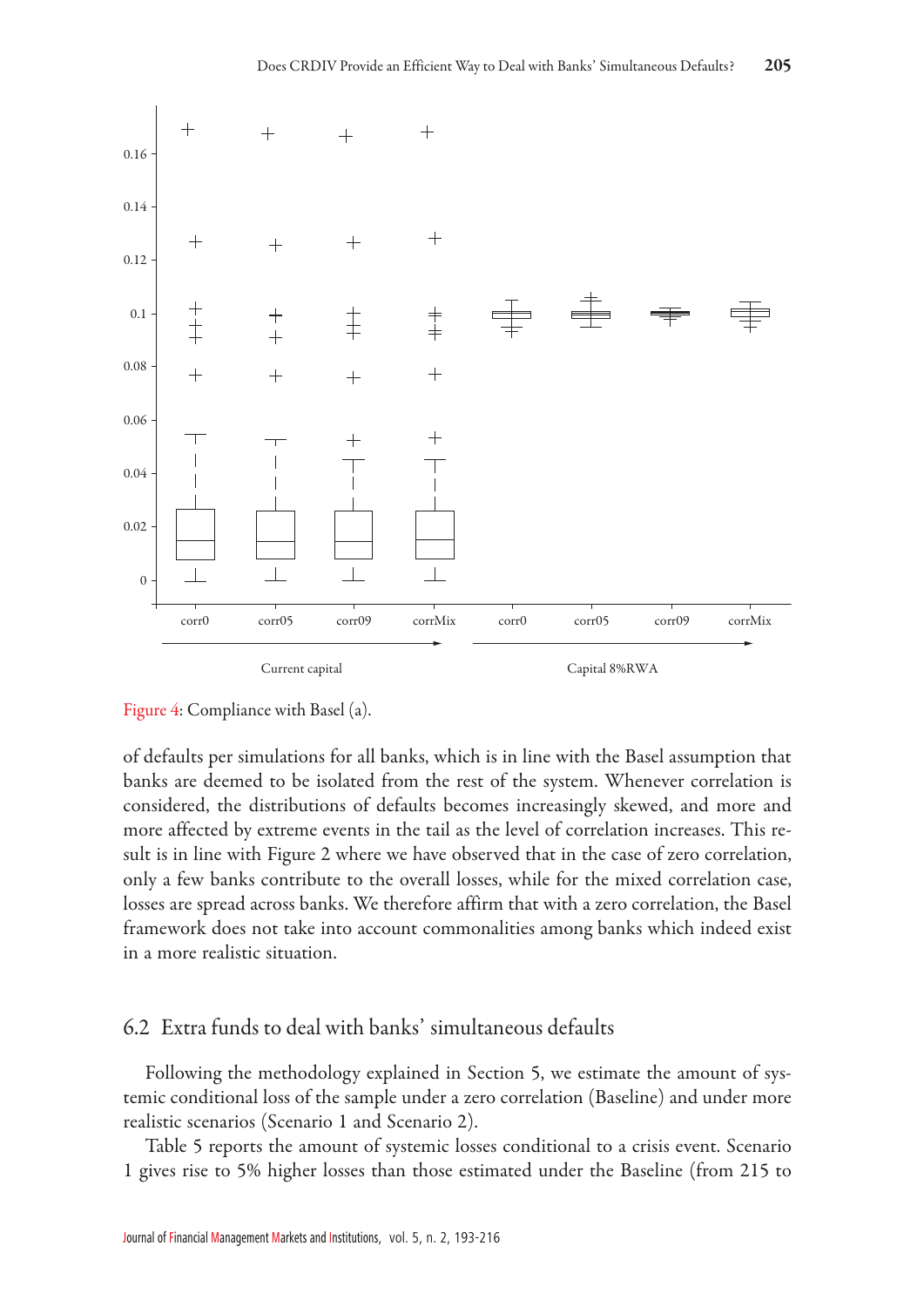

Figure 5: Compliance with Basel (b).

#### Table 5: Conditional losses

|                                            | <b>Baseline</b> | Scenario 1 | Scenario 2 |
|--------------------------------------------|-----------------|------------|------------|
| Systemic conditional losses (Euro billion) | 215             | 226        | 298        |
| Systemic conditional losses (shares of TA) | 0.89%           | 0.94%      | 1.24%      |

#### Table 6: Total amount of extra funds

|                           | CRDIV rule | Rule 2 | Rule 3 |
|---------------------------|------------|--------|--------|
| Scenario 1 (Euro billion) | 10.94      | 11.06  | 10.88  |
| Scenario 2 (Euro billion) | 84.40      | 145.37 | 173.63 |
| Scenario 1 (share TA)     | 0.05%      | 0.05%  | 0.05%  |
| Scenario 2 (share TA)     | 0.35%      | 0.61%  | 0.72%  |

226 billion). By introducing secondary round effects (contagion) losses increase by 40% (from 215 to 298 billion).

Table 6 reports additional funds needed to cancel out these extra losses, and one can see that the amount varies from 10.9 billion to 11.1 billion in Scenario 1, and from 84 billion to 173 billion in Scenario 2, depending on the rule.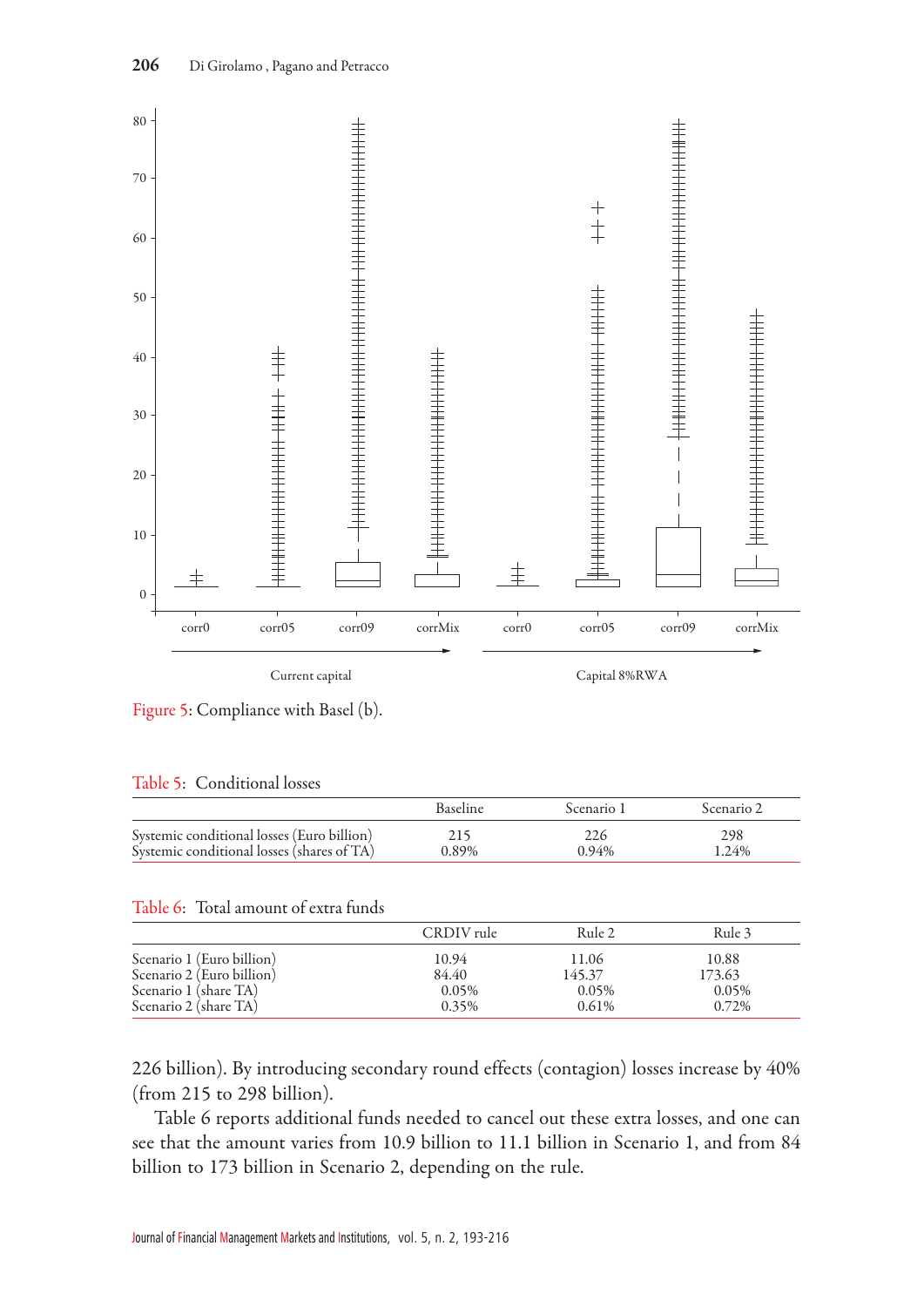|                                                                                         | <b>CRDIV</b>   | Rule 2          | Rule 3         |
|-----------------------------------------------------------------------------------------|----------------|-----------------|----------------|
| Scenario 1 (banks required to raise funds<br>Scenario 2 (banks required to raise funds) | 28<br>41       | 78<br>78        |                |
| Scenario 1 (average share a)                                                            | 0.31%          | 0.12%           | 0.21%          |
| Scenario 2 (average share a)<br>Scenario 1 (average reduction in losses)                | 1.79%<br>2.54% | 1.63%<br>17.87% | 3.30%<br>1.90% |
| Scenario 2 (average reduction in losses)                                                | 24.50%         | 32.41%          | 19.89%         |

Table 7: Aggregated extra funds raised by banks to absorb losses stemming from simultaneous defaults

### 6.3 Assessment of the rules proposed

In the previous section we saw that different rules used to reduce losses have indeed led to a different effect on the amount of extra funds called for the purpose of absorbing extra losses. They also had different impacts on individual banks.

Table 7 summarises the results of each scenario under each rule. Under the CRDIV rule, we impose 28 banks in Scenario 1 and 41 banks in Scenario 2 to convert hybrid capital for an amount equal to 0.3% and 1.8% of RWA, respectively. In these cases, banks profit from additional capital to reduce losses by 2.5% under Scenario 1 and by 24.5% under Scenario 2. Rule 2 imposes an increase in funds of 0.1% (Scenario 1) and 1.6% of RWA (Scenario 2). The increase in capital is lower than before, however all banks here are highly affected, independent of their systemic riskiness. The extra share of CET1 for Rule 3 (GSIBs banks) is estimated to be 0.2% (Scenario 1) and 3% of RWA (Scenario 2). In these cases, loss reduction is 2% and 18% respectively.

Though the differences are small the CDRIV rule seems to be the best way of raising CET1, where only banks involved in a systemic crisis of magnitude (similar to the most recent crisis) are requested to hold extra funds on their balance sheet. Banks required to convert part of their hybrid capital have conditional losses larger than 3% of total assets, and as such, they are indeed less resilient to a systemic shock $10$ .

On the contrary, other rules do not detect problematic banks, and to make matters worse, they have a huge impact on those banks which are already safe enough without any intervention from the regulator. In fact, these rules impose a huge loss reduction to German banks even when not needed. Figure 6 presents results for a sub sample of banks. The top plots show the reduction in the conditional loss, while the bottom plots depict the additional funds each bank is required to hold. The results for the full sample are available from the authors upon request.

## 6.4 Identification of the most effective rule for the allocation of extra funds

From the results presented in the previous section, it is clear that different allocation rules have different impacts both on the total amount of extra funds and on the selection of banks. Hence, we need to define a metric to evaluate which rule is the most efficient. The idea to achieve this is to define an elasticity index able to measure which rule has

<sup>10</sup> Cyprus, Spain, Greece, Italy, and Portugal.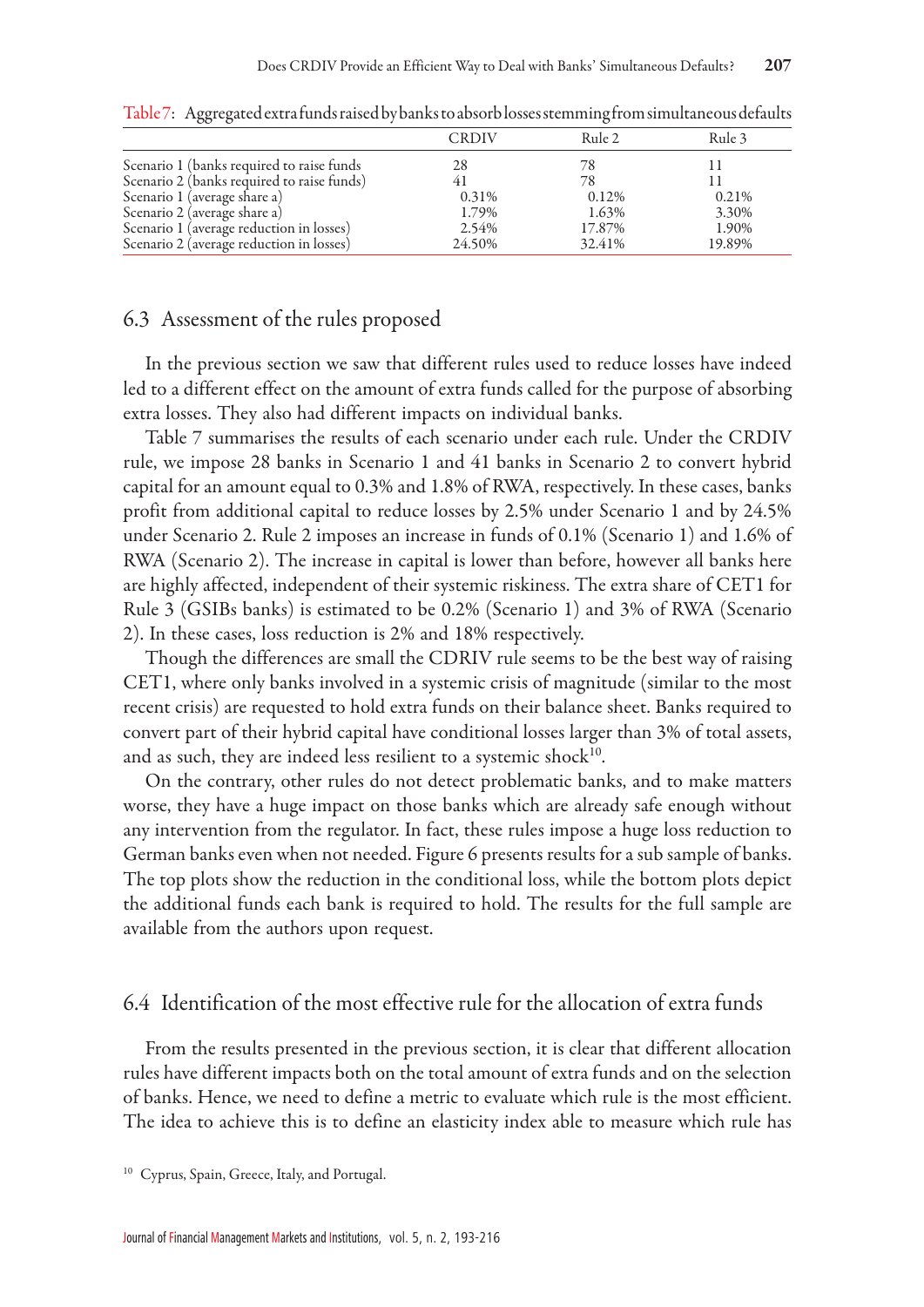

Figure 6: Top plots depict Reduction in the conditional loss as a share of total assets (left panel Scenario 1, right panel Scenario 2). Bottom plots show Extra funds as a share of risk weighted assets

the lowest impact on capital while reducing losses to the target level (no correlation case). We do not limit ourselves to a crisis of 1% of total assets, but instead we consider different crisis levels.

In other words, we look at the whole systemic loss distribution under Scenario 1 and Scenario 2 (NSystLoss), and we select the following runs as representatives of different crisis levels:

$$
f = \{ j \text{ such that } I_l(1)SystTA \leq NSystLoss \leq I_l(2)SystTA \}
$$

where the intervals  $I_l$  have a length  $l = 0.001$  and range from 0.005 to 0.025:

$$
I_l = [0.005 + 0.001 (l - 1): 0.005 + 0.001l]
$$

At each crisis level, we compute individual conditional bank loss according to Equation 3 (by averaging individual bank losses over the selected runs). As in Equation 4, we sum them up to obtain the systemic loss of the sample conditional on the *l*<sup>th</sup> crisis level. The elasticity index is then defined considering that the higher the elasticity the more effective the rule is in reducing loss: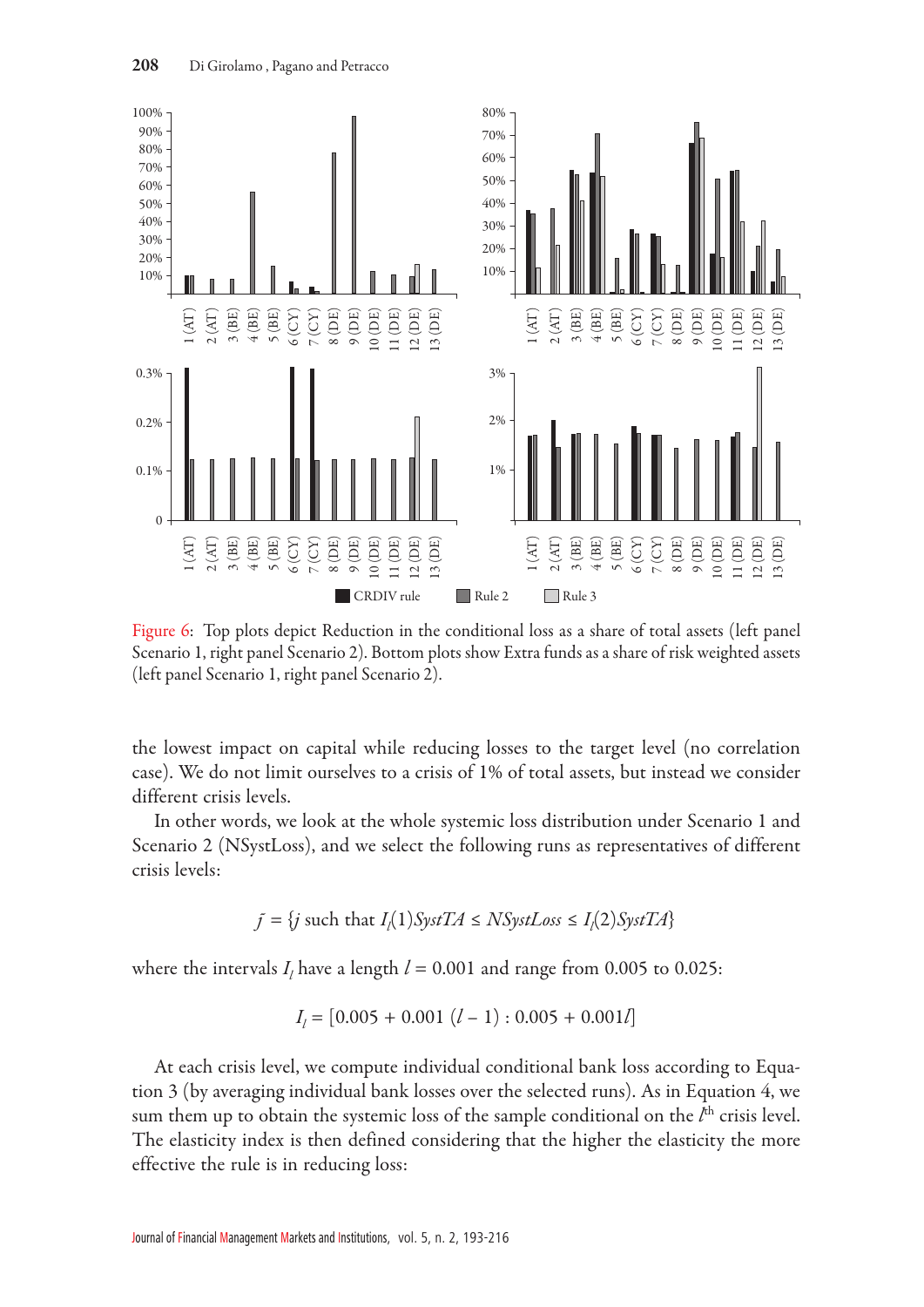

Figure 7: Elasticity index: Scenario 1.

$$
Elasticity = \frac{\Delta SystCondLoss}{\Delta Capital}
$$

where

$$
\Delta SystCondLoss = \frac{CondSystLoss_c - NSystCondLoss}{NSystCondLoss}
$$

and

$$
\Delta Capital = \frac{\Sigma (Capital_i + \alpha_i RWA_i)}{\Sigma Capital_i}
$$

Figure 7 shows that the CRDIV rule guarantees the highest level of elasticity under Scenario 1 with respect to Rules 2, 3. In fact, the conversion of hybrid capital whenever the CET1 falls below 5.125% of RWA requires the lower amount of additional funds to the banking sector to get the same systemic loss reduction. Results are similar under Scenario 2.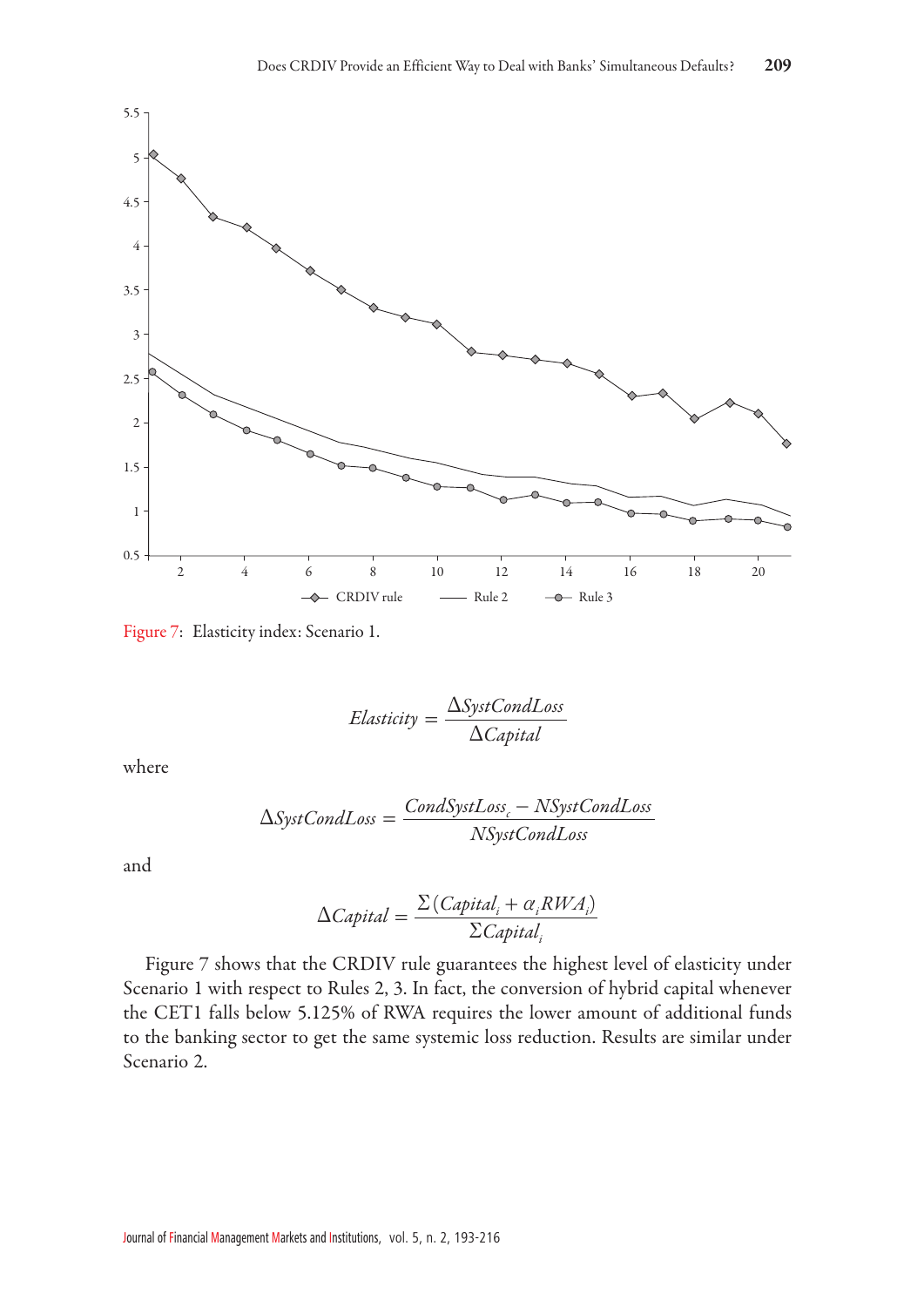#### 6.5 Robustness checks

In this section we perform three different robustness checks to test whether the CRDIV rule is the most efficient and to ensure that the number of selected banks does not drive results.

### 6.5.1 *Alternative rule (Rule 4)*

The alternative rule used in this section selects random samples of 28 (as in Scenario 1 under the CRDIV rule) and 41 (as in Scenario 2 under the CRDIV rule) banks. Average results show that the random selection of banks leads to an additional capital of 3% and 117% higher than what was found under the CRDIV rule, even if the amount of losses to be covered is the same. Figure 8 plots the confidence interval of our results under Scenario 1 when selecting several random samples of banks to increase capital. The CRDIV rule outperforms in every variation. Results are similar under Scenario 2.

### 6.5.2 *Cluster analysis on balance sheet data*

The second exercise attempts to detect systemic banks from balance sheet information. As the main drivers of the SYMBOL model are RWA, TA, and level of capital, we have clustered banks into two groups based on these two balance sheet ratios, and we have selected a group of 22 banks as candidates for increases in funds.

Figure 8 shows that the elasticity indexes under Scenario 1 for CRDIV rule and for the cluster analysis are very similar, pointing to the ability of CRDIV rule to spot banks weakness in crisis periods. Results are similar under Scenario 2.

### 6.5.3 *Comparison with EBA stress test*

The last exercise is a comparison of our results with the findings of the EBA stress test. We compare the selection of systemic banks made under the CRDIV rule with the banks failing the EBA stress test. Table 7 reports the associated contingency table. Under the CRDIV rule we identify a similar set of problematic banks as found in the 2014 EBA stress tests, with an error of 22% under Scenario 1 and 33% under Scenario 2.

### 7 Conclusion

In recent years, European regulators have gone through a lot of effort to make the financial sector more stable. Still, the effect of banks being exposed to common macroeconomic shocks and/or to similar market actors has been only scarcely discussed. Even the Basel framework seems to underestimate this aspect.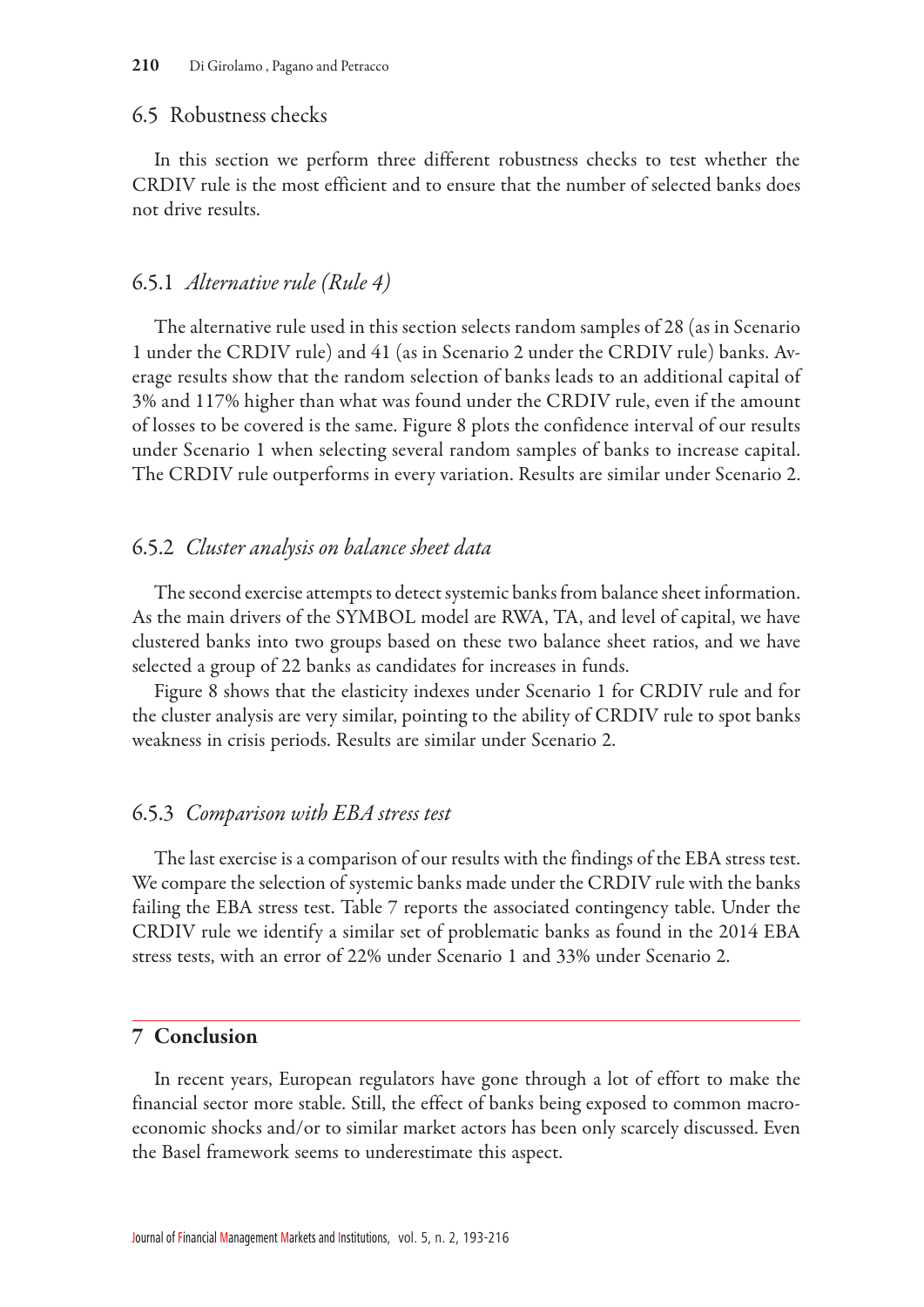

Figure 8: Elasticity index.

| $\sim$<br>____           |           |     |               |     |            |  |
|--------------------------|-----------|-----|---------------|-----|------------|--|
|                          |           |     | Holding CoCos |     |            |  |
|                          |           |     | Scenario 1    |     | Scenario 2 |  |
|                          |           | Yes | No            | Yes | No         |  |
| Failed EBA stressed test | Yes<br>No |     | 46            | 24  |            |  |

Table 8: Contingency table for scenario 1 and 2

In this paper, we first estimate the amount of extra losses occurring in the banking sector when banks are considered to be part of a system rather than being isolated. Second, we investigate which is the best regulatory instrument to reduce losses to the level foreseen by Basel. In particular, we suppose that banks are interconnected via a correlation structure based on bank specific performance and country specific economic characteristics, we introduce a direct contagion through the interbank market, and we analyse to what extent the level set in legislation for mandatory writing down or conversion into equity of CoCo bonds can help in absorbing extra losses due to correlation.

Losses are generated through a micro simulation portfolio model called SYMBOL which implements the Basel risk assessment framework to estimate the joint distribution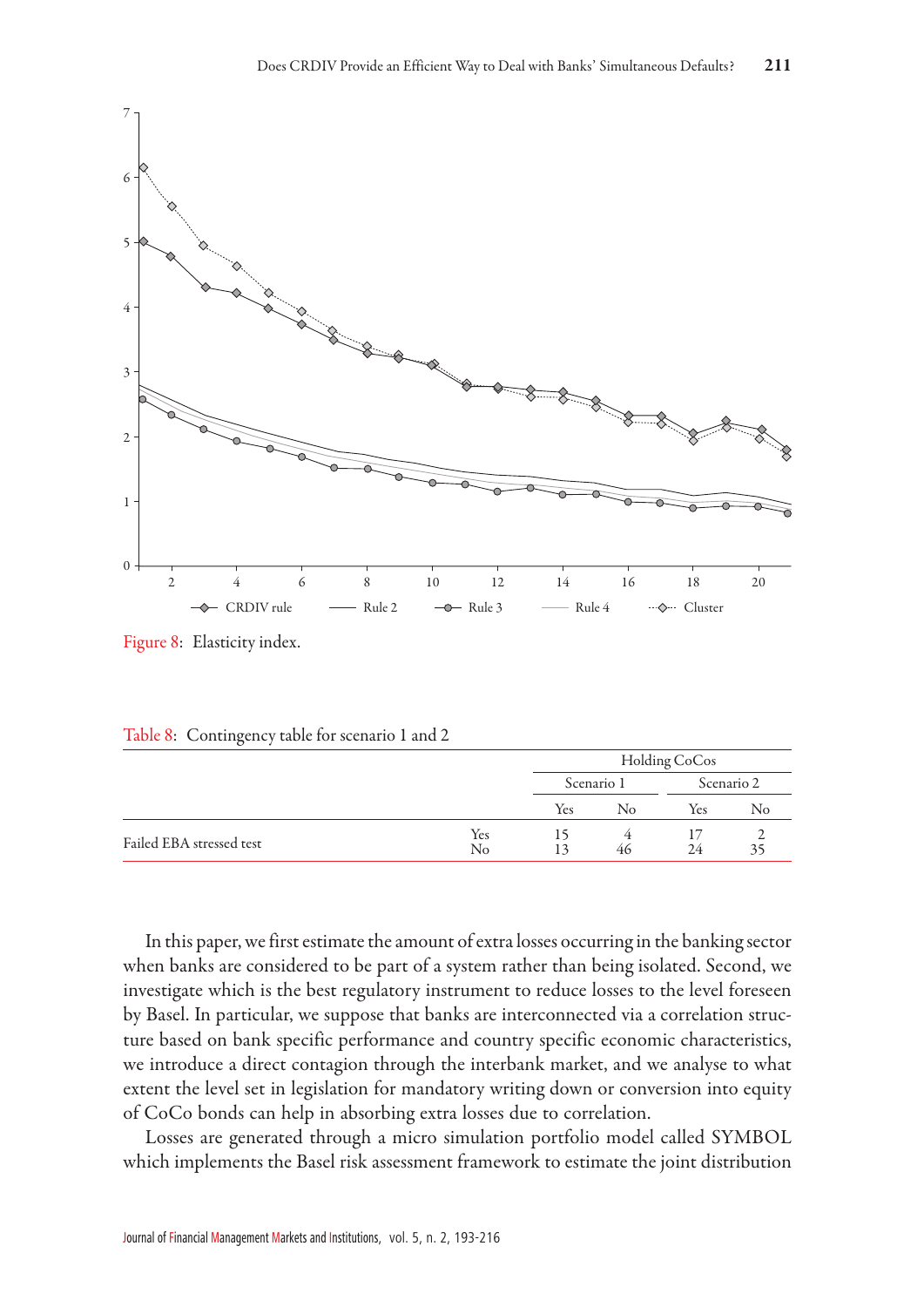of bank losses. Results show model compliance to the Basel framework even when correlation is considered, and in this case, one can observe a significant increase for losses with respect to the situation when banks are considered as individual entities.

More specifically focusing on the part of the aggregate losses distribution associated with a severe crisis (similar to what experienced during the last financial crisis), losses increase with respect to a baseline scenario (no banks interconnection) by 5% in the presence of a correlation across banks and they increase to 40% when adding secondary round effects.

In order to reduce the losses to the level foreseen by Basel, we propose a set of alternative rules for allocating the extra capital needed to reduce losses. By applying an optimisation procedure, we show that the regulatory rule of requiring extra capital as soon as the common equity falls below the 5.125% of risk weighted assets is more efficient than asking GSIBs (or all banks) to increase their CET1. The same rule enables the identification of a set of problematic banks very similar to what was found in the 2014 EBA stress tests. Finally, the same rule is again found to be the most efficient one to reduce the entire losses distribution.

These results provide evidence that the Capital Requirement Directive IV rule for more capital under which CoCos bonds are provisioned, provides a good way to deal with a key missing piece in the Basel framework.

# References

- Ammann M., Blickle K. and Ehmann C. (2015) 'Announcement Effects of Contingent Convertible Securities: Evidence from the Global Banking Industry', Working papers on Finance N. 2015/25, Swiss Institute on Banking and Finance.
- Bank of England (BOE) (2012) 'Financial Stability rReport', 27, November.
- Barucci, E. and Del Viva, L. (2012) 'Countercyclical Contingent Capital', *Journal of Banking & Finance*, 36 (6), pp. 1688-1709.
- Basel Committee on Banking Supervision (BCBS) (2010a)'The Basel Committee's Response to the Financial Crisis: Report to the G20', *Bank for International Settlements*, October.
- Basel Committee on Banking Supervision (BCBS) (2010b)'Proposal to Ensure the Loss Absorbency of Regulatory Capital at the Point of Non-Viability', *Bank for International Settlements*, August.
- Basel Committee on Banking Supervision (BCBS) (2010c)'Guidance for National Authorities Operating the Countercyclical Capital Buffer',*Bank for International Settlements*, December 2010.
- Beck T. (2015) 'Bank Capital. Panacea for a Crisis Free Banking System?', *European Economy Banks, Regulations, and the Real Sector*, 1.
- Benczur P., Cannas G., Cariboni J., Di Girolamo F.E., Maccaferri S. and Petracco Giudici M. (2017) 'Evaluating the Effectiveness of the New EU Bank Regulatory Framework: A Farewell to Bail-Out?', *Journal of Financial Stability*, 33, pp. 207-223.
- Berg T. and Kaserer C. (2015) 'Does Contingent Capital Induce Excessive Risk Taking and Prevent an Efficient Recapitalization of Banks?',*Journal of Financial Intermediation*, forthcoming, http://ssrn.com/abstract=1709341 or http://dx.doi.org/10.2139/ssrn.1709341.
- Blanchard O. (2009) 'The Crisis: Basic Mechanisms, and Appropriate Policies', IMF Working Paper 09/80, 25.
- Blundell-Wignall A. and Roulet C. (BW) (2013) 'Macro Prudential Policy, Bank Systemic Risk and Capital Controls', *OECD Journal: Financial Market Trends*, 2, 2013.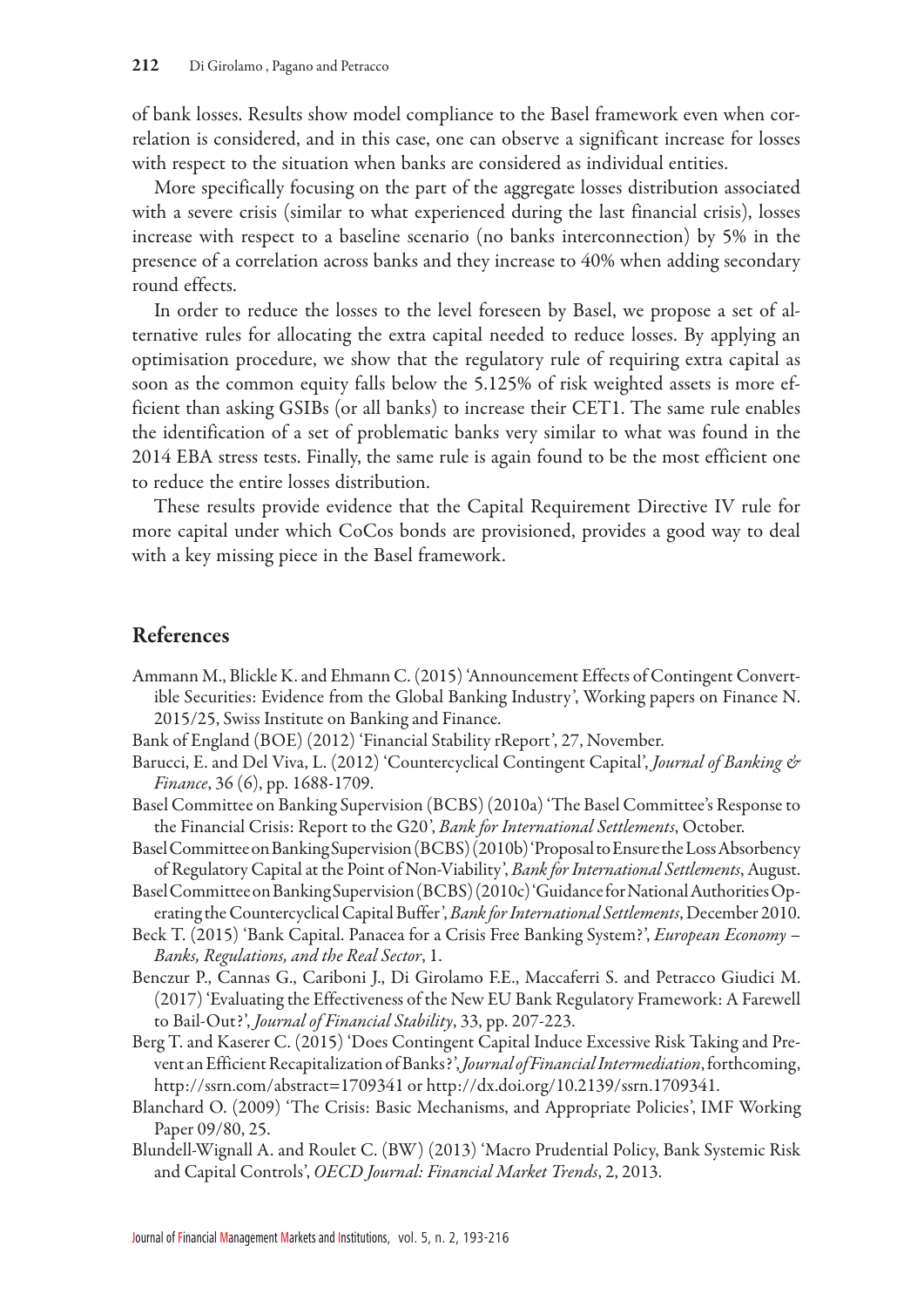- Boermans M., Petrescu S. and Vlahu R. (2014)'The Future for CoCos', *Vox CEPR's Policy Portal*, 17 November 2014.
- Brownless C.T. and Engle R. (2012)'Volatility, Correlation, and Tails for Systemic Risk Measurement', *New York University*, Working Paper, *SSRN Electronic Journal*, 10.2139/ssrn.1611229.
- Bridges J., Gregory D., Nielsen M., Pezzini S., Radia A. and Spaltro M. (2014) 'The Impact of Capital Requirements on Bank Lending', *Bank of England*, Working Paper No. 486.
- Brunnermeier M., Crocket A., Goodhart C., Persaud A.D. and Shin H. (2009)'The Fundamental Principles of Financial Regulation', *Geneva London: International Center for Monetary and Banking Studies Centre for Economic Policy Research*, 2009, Print.
- Cahn A. and Kenadjian P. (2014) 'Contingent Converible Securities: From Theory to CRDIV', *Institute for Law and Finance, Frankfurt Am Main*, Working paper, No. 143.
- Chan S. and van Wijnbergen S. (2014) 'CoCos, Contagion and Systemic Risk', Faculty of Economics and Business, University of Amsterdam, and Tinbergen Institute, the Netherlands, Discussion Papers 14-110/VI/DSF79, revised 29 Oct 2014.
- Chan S. and van Wijnbergen S. (2016) 'CoCo Design, Risk Shifting Incentives and Financial Fragility', Centre for Economic Policy Research, Discussion Paper No. 11099 February 2016.
- Chen N., Glasserman P., Nouri B. and Pelger M. (2013) 'CoCos, Bail-In, and Tail Risk', *Office of Financial Research*, Working Paper, No. 4.
- Claessens S. (2013) 'An Overview of Macroprudential Policy Tools', IMF Working Paper, 10/44.
- Claessens S., Dell'Arriccia G., Igan D. and Laeven L. (2010)'Lessons and Policy Implications from the Global Financial Crisis', IMF Working Paper 10/44.
- Claessens S., Ghosh S.R. and Mihet R. (2013) 'Macro Prudential Policies to Mitigate Financial System Vulnerabilities', *Journal of International Money and Finance*, pp. 153-185.
- Corcuera J.M., De Spiegeleer J., Fajardoc J., Jonsson H., Schoutens W. and Valdiviaf A. (2014) 'Close Form Pricing Formulas for Coupon Cancellable CoCos',*Journal of Banking & Finance*, 42 (1), pp. 339-351.
- De Lisa R., Zedda S., Vallascas F., Campolongo F. and Marchesi M. (2011) 'Modelling Deposit Insurance Scheme Losses in a Basel 2 Framework', *Journal of Financial Services Research*, 40 (3), pp. 123-141.
- De Spiegeleer J. and Schoutens W. (2011) *The Handbook of Convertible Bonds. Pricing, Strategies and Risk Management*, New York: John Wiley & Sons.
- De Spiegeleer J. and Schoutens W. (2012) 'Pricing Contingent Convertibles: A Derivatives Approach', *Journal of Derivatives*, 20 (2), pp. 27-36.
- De Spiegeleer J., Schoutens W. and Van Hulle C. (2014) *The Handbook of Hybrid Securities: Convertible Bonds, Coco Bonds and Bail-In*, New York: John Wiley & Sons.
- Di Girolamo F.E., Campolongo F. De Spiegeleer J. and Schoutens W. (2017) 'Contingent Conversion Convertible Bond: New Avenue to Raise Bank Capital', *Journal of Financial Engineering*, 4 (1).
- Elliott D., Salloy S. and Santos A.O. (2012) 'Assessing the Cost of Financial Regulation', IMF Working Paper 12/233.
- European Central Bank (ECB) (2014)'ECB to Give Banks Six to Nine Months to Cover Shortfalls Following Comprehensive Assessment', Press release, April 29, 2014.
- European Commission (EC) (2011) 'Public Finances in EMU 2011', *European Economy*, 3.
- European Commission (EC) (2012a)'Impact assessment Accompanying the Document Proposal for a Directive of the European Parliament and of the Council Establishing a Framework for the Recovery and Resolution of Credit Institutions and Investment Firms and Amending Council Directives 77/91/EEC and 82/891/EC, Directives 2001/24/EC, 2002/47/EC, 2004/25/EC, 2005/56/EC, 2007/36/EC and 2011/35/EC and Regulation (EU) No 1093/2010', Annex 13, Appendix 5.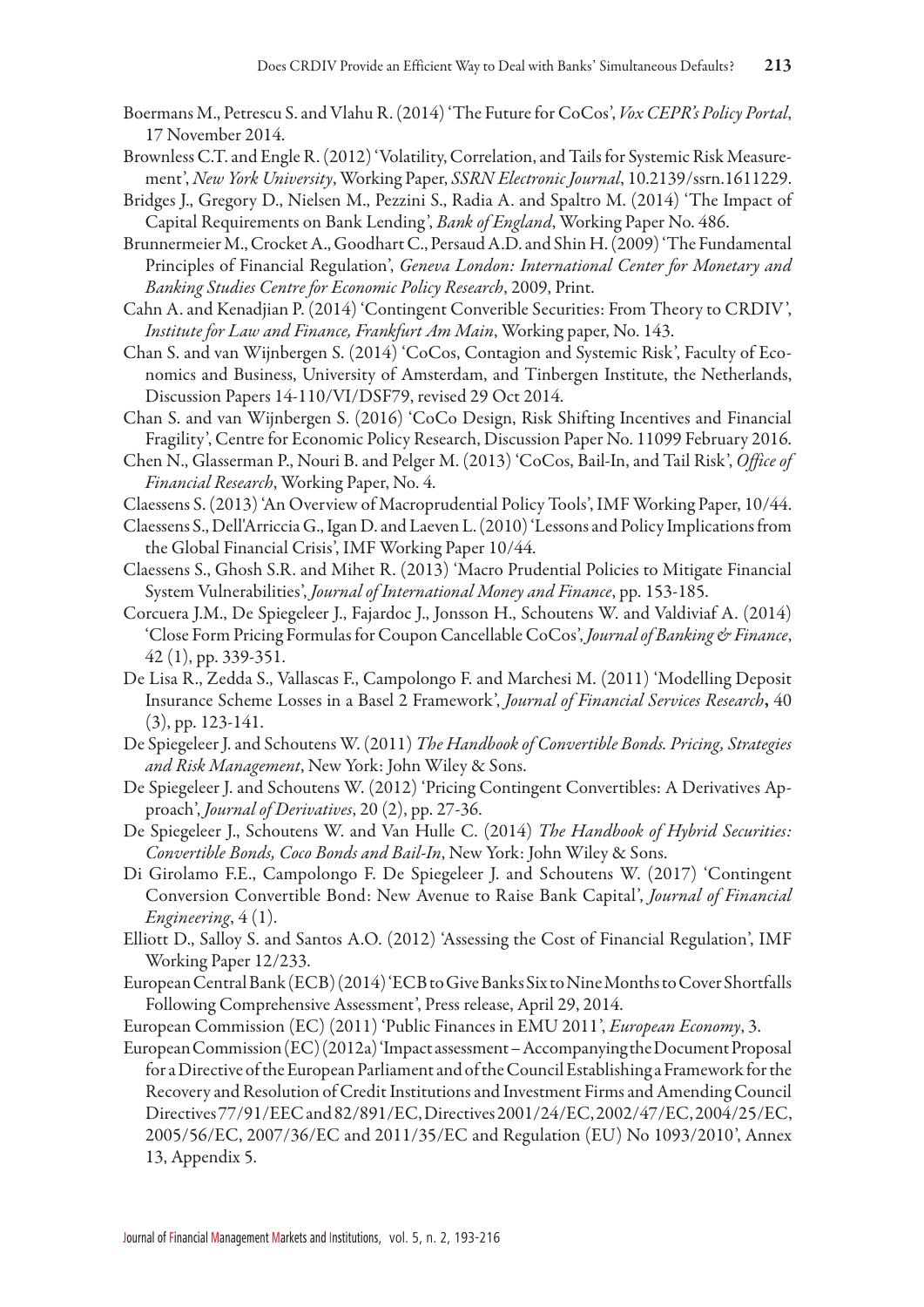- European Commission (EC) (2012b)'Commission Staff Working Document Impact assessment Accompanying the Proposal for a Directive of the European Parliament and of the Council Establishing a Framework for the Recovery and Resolution', *SWD*, 166.
- European Commission (EC) (2012c) 'Fiscal Sustainability Report', *European Economy*, 8.
- European Commission (EC) (2014a) 'State Aid Scoreboard 2014'.
- European Commission (EC) (2014b)'Commission Staff Working Document Economic Review of the Financial Regulation Agenda', *SWD*, 158.
- European Parliament and Council (EP) (2013a) 'Directive 2013/36/EU of the 26 June 2013 on Access to the Activity of Credit Institutions and the Prudential Supervision of Credit Institutions and Investment Firms, Amending Directive 2002/87/EC and Repealing Directives 2006/48/ EC and 2006/49/EC', *Official Journal of the European Union*, L 176/338.
- European Parliament and Council (EP) (2013b)'Regulation (EU) No 575/2013 of 26 June 2013 on Prudential Requirements for Credit Institutions and Investments and Amending Regulation (EU) No 648/2012', *Official Journal of the European Union*.
- Financial Stability Board (FSB) (2011)'Macroprudential Policy Tools and Frameworks', *Bank for international settlements*, October.
- Fitch Ratings (2011)'Pricing and Calibration of Contingent Capital with a Structural Approach'.
- Hanson S.G., Kashyap A.K. and Stein J.C. (2011) 'A Macroprudential Approach to Financial Regulation', *The Journal of Economic Perspectives*, 25 (1), pp. 3-28.
- Hilscher J. and Raviv A. (2014)'Bank Stability and Market Discipline: The Effect of Contingent Capital on Risk Taking and Default Probability', *Journal of Corporate Finance*, 29.
- International Monetary Fund (IMF) (2011)'Macroprudential Policy: An Organizing Framework', *International Monetary Fund*, Washington, March.
- James C. (1991) 'The Loss Realized in Bank Failures', *Journal of Finance*, 46, pp. 1223-1242.
- Jenkins R. (2012)'A Debate Framed by Fallacies', Speech at the International Centre for Financial Regulation's 3rd Annual Regulatory Summit, London.
- Jimenez G., Ongena S., Peydro J.L. and Saurina J. (2017)'Macroprudential Policy, Countercyclical Bank Capital Buffers and Credit Supply: Evidence from the Spanish Dynamic Provisioning Experiments', *Journal of Political Economy*, 125 (6)*.*
- Kjell B.N. and Nicolas S.C. (2014) 'Contingent Convertible Bonds (Cocos) Issued by European Banks', *Financial Stability*, Staff Memo, 19.
- Koziol C. and Lawrenz J. (2012)'Contingent Convertibles. Solving or Seeding the Next Banking Crisis?', *Journal of Banking and Finance*, 36 (1), pp. 90-104.
- Laeven L. and Valencia F. (2013) 'Systemic Banking Crises Database', *IMF Economic Review*, 61, pp. 225-270.
- Macroeconomic Assessment Group (MAG) (2010)'Assessing the Macroeconomic Impact of the Transition to Stronger Capital and Liquidity Requirements',*Bank for International Settlements*, December.
- Macroeconomic Assessment Group (MAG) (2011) 'Report Assessment of the Macroeconomic Impact of Higher Loss Absorbency for Global Systemically Important Banks', *Bank for International Settlements*, October.
- Madan D.B. and Schoutens W. (2011)'Conic Coconuts: The Pricing of Contingent Capital Notes Using Conic Finance', *Mathematics and Financial Economics*, 4 (2), pp. 87-100.
- Maes S. and Schoutens W. (2012)'Contingent Capital: An In-Depth Discussion',*Economic Notes*, 41, pp. 59-79.
- Martynova N. and Perotti E. (2015) 'Convertible Bonds and Bank Risk-Taking', DNB Working Paper, No. 480, Netherlands Central Bank, Research Department.
- Miles D., Yang J. and Marcheggiano G. (2013) 'Optimal Bank Capital', *The Economic Journal*, 123 (567), pp. 1-37.